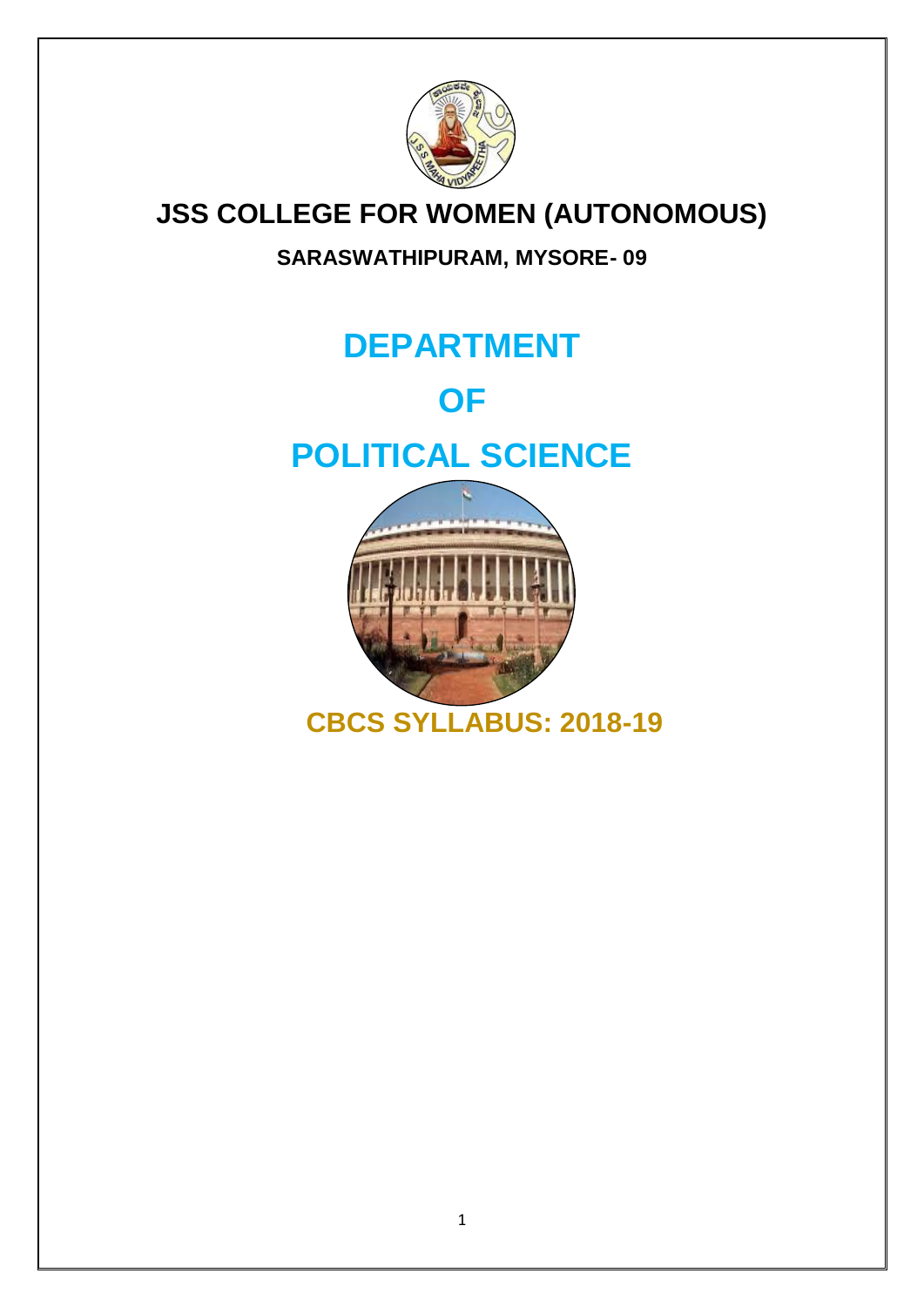## **JSS COLLEGE FOR WOMEN (AUTONOMOUS) MYSURU-09**

## **SCHEME OF EXAMINATION OF POLITICAL SCIENCE**

| Title of the paper  |                                      | <b>Instructions</b> | <b>Duration of</b> |               | <b>Marks in Examination</b> |    | <b>Total</b> |
|---------------------|--------------------------------------|---------------------|--------------------|---------------|-----------------------------|----|--------------|
|                     |                                      | per<br>week/Hrs     | exam/hrs           |               |                             |    |              |
|                     |                                      | and credits         |                    | <b>Theory</b> | <b>Projects</b>             | IA |              |
| <b>I</b> Semester   |                                      |                     |                    |               |                             |    |              |
| Paper-1             | <b>Introduction to</b>               | 6                   | 3 hours            | 70            | $\blacksquare$              | 30 | <b>100</b>   |
| $DSC-1A$            | <b>Political Theory</b>              | $hours(5+1)$        |                    |               |                             |    |              |
|                     |                                      |                     |                    |               |                             |    |              |
| <b>II</b> Semester  |                                      |                     |                    |               |                             |    |              |
| Paper <sub>2</sub>  | <b>Indian Government</b>             | 6                   | 3 hours            | 70            | $\blacksquare$              | 30 | 100          |
| DSC-1B              | and Politics                         | $hours(5+1)$        |                    |               |                             |    |              |
|                     |                                      |                     |                    |               |                             |    |              |
| Ш<br><b>Semster</b> |                                      |                     |                    |               |                             |    |              |
| Paper 3             | Comparative                          | 6 hours             | 3 hours            | 70            | ä,                          | 30 | <b>100</b>   |
| DSC-1C              | <b>Government</b> and                | $(5+1)$             |                    |               |                             |    |              |
|                     | <b>Politics</b>                      |                     |                    |               |                             |    |              |
|                     |                                      |                     |                    |               |                             |    |              |
| <b>IV Semester</b>  |                                      |                     |                    |               |                             |    |              |
| Paper 4             | <b>Introduction to</b>               | 6 hours             | 3 hours            | 70            | $\blacksquare$              | 30 | 100          |
| DSC-1D              | <b>International</b>                 | $(5+1)$             |                    |               |                             |    |              |
|                     | <b>Relations</b>                     |                     |                    |               |                             |    |              |
|                     |                                      |                     |                    |               |                             |    |              |
| <b>V</b> Semester   |                                      |                     |                    |               |                             |    |              |
| Paper 5             | <b>Themes</b> in                     | 6 hours             | 3 hours            | 70            | $\blacksquare$              | 30 | <b>100</b>   |
| DSE-1A              | <b>Comparative Political</b>         | $(5+1)$             |                    |               |                             |    |              |
|                     | <b>Theory</b><br>(OR)                |                     |                    |               |                             |    |              |
| Paper 6             | <b>Democracy</b> and                 | 6 hours             | 3 hours            | 70            | $\blacksquare$              | 30 | <b>100</b>   |
| DSE-1B              | <b>Governance</b> (Elective)         | $(5+1)$             |                    |               |                             |    |              |
|                     |                                      |                     |                    |               |                             |    |              |
| <b>VI Semester</b>  |                                      |                     |                    |               |                             |    |              |
| Paper 8             | <b>Administration of</b>             | 6 hours             | 3 hours            | 70            |                             | 30 | <b>100</b>   |
| DSE-2A              | <b>Public Policy</b>                 | $(5+1)$             |                    |               |                             |    |              |
|                     | <b>Concepts and</b><br>Theories (OR) |                     |                    |               |                             |    |              |
| Paper 9             | <b>Understanding</b>                 | 6 hours             | 3 hours            | 70            | ä,                          | 30 | 100          |
| DSE-2B              | <b>Globalization</b>                 | $(5+1)$             |                    |               |                             |    |              |
|                     | (Elective)                           |                     |                    |               |                             |    |              |
|                     |                                      |                     |                    |               |                             |    |              |
| $GE-01$             | <b>Human Rights</b>                  | 2 hours             | 2 hours            | 35            | $\blacksquare$              | 15 | 50           |
| <b>VthSem</b>       | <b>Gender and</b>                    | $(1+1)$             |                    |               |                             |    |              |
|                     | <b>Environment</b>                   |                     |                    |               |                             |    |              |
| <b>GE-02</b>        | <b>Reading Ghandi</b>                | 2hours              | 2 hours            | 35            | $\blacksquare$              | 15 | 50           |
| VI Sem              |                                      | $(1+1)$             |                    |               |                             |    |              |
|                     |                                      |                     |                    |               |                             |    |              |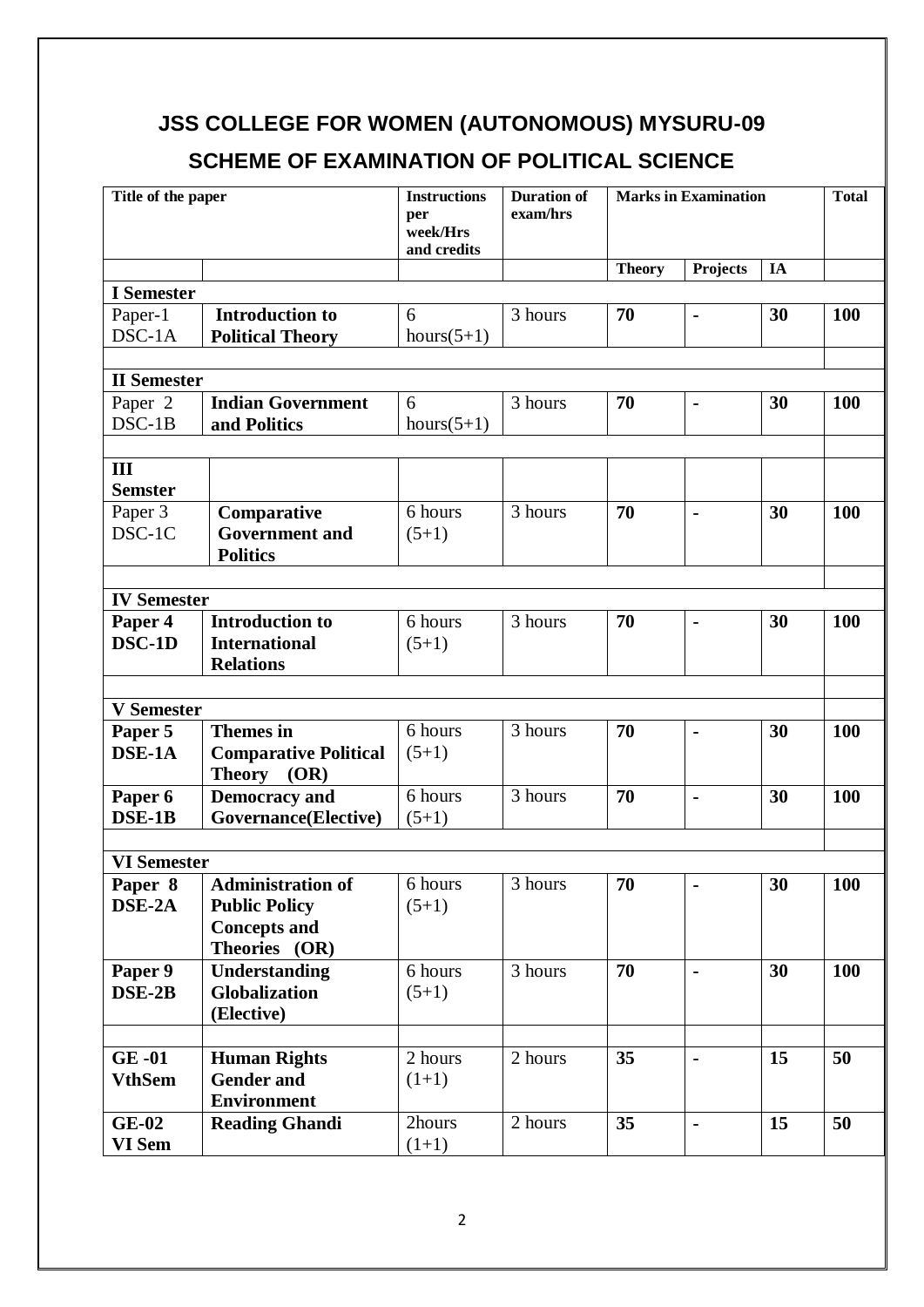# **DEPARTMENT OF POLITICAL SCIENCE**

|                 |              |                                                      | <b>TEACHING</b>  |  |
|-----------------|--------------|------------------------------------------------------|------------------|--|
| <b>SEM</b>      | <b>PAPER</b> | <b>TITLE OF THE PAPER</b>                            | <b>HOURS PER</b> |  |
|                 |              |                                                      | <b>WEEK</b>      |  |
| <b>I SEM</b>    | 01           | <b>INTRODUCTION TO POLITICAL</b>                     | <b>6 HOURS</b>   |  |
|                 |              | <b>THEORY</b>                                        |                  |  |
| <b>II SEM</b>   | 02           | <b>INDIAN GOVERNMENT AND POLITICS</b>                | <b>6 HOURS</b>   |  |
| <b>III SEM</b>  | 03           | <b>COMPARATIVE GOVERNMENT</b>                        | <b>6 HOURS</b>   |  |
|                 |              | <b>ANDPOLITICS</b>                                   |                  |  |
| <b>IV SEM</b>   |              | <b>INTRODUCTION TO</b>                               |                  |  |
|                 | 04           | <b>INTERNATIONALRELATIONS</b>                        | <b>6 HOURS</b>   |  |
| <b>V SEM</b>    | 05           | THEMES IN COMPARATIVE POLITICAL                      | <b>6 HOURS</b>   |  |
|                 |              | THEORY (OR)                                          |                  |  |
| <b>Elective</b> | 06           | <b>DEMOCRACY AND GOVERNANCE</b>                      | <b>6 HOURS</b>   |  |
|                 |              | <b>ADMINISTRATION OF PUBLIC POLICY</b>               |                  |  |
| <b>VI SEM</b>   | 07           | <b>CONCEPTS AND THEORIES</b>                         | <b>6 HOURS</b>   |  |
|                 |              | (OR)                                                 |                  |  |
| <b>Elective</b> | 08           | UNDERSTANDING GLOBALIZATION                          | <b>6 HOURS</b>   |  |
| <b>V SEM</b>    |              |                                                      |                  |  |
| (GE)            | 09           | <b>HUMAN RIGHTS GENDER AND</b><br><b>ENVIRONMENT</b> | 2HOURS           |  |
| <b>VI SEM</b>   |              |                                                      |                  |  |
| (GE)            | 10           | <b>READING GANDHI</b>                                | <b>2 HOURS</b>   |  |
|                 |              |                                                      |                  |  |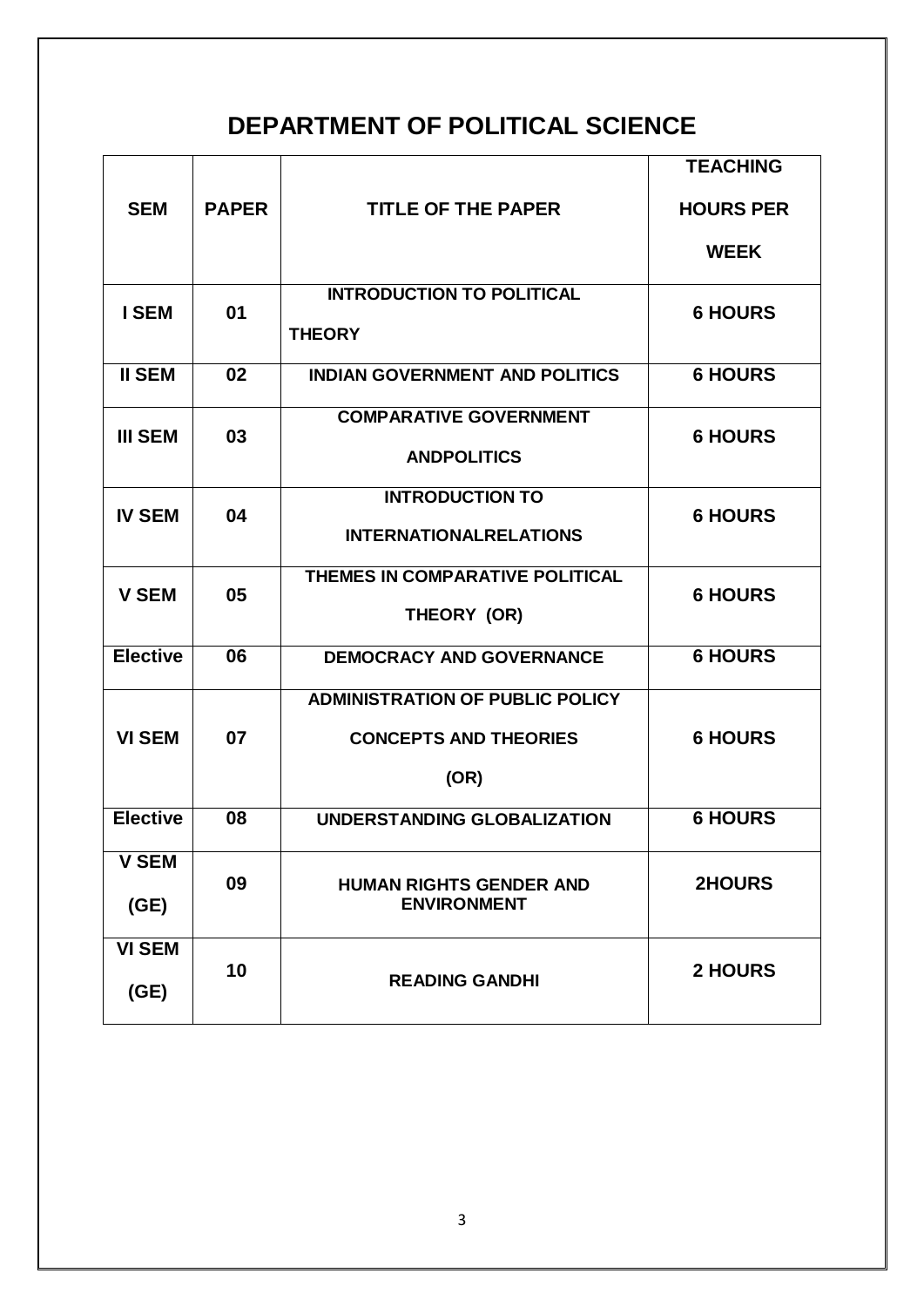#### **BA POLITICAL SCIENCE 1 st Semester Core Course DSC-1A INTRODUCTION TO POLITICAL THEORY**

| <b>Course Code</b>     | <b>POLSCI-1</b>       |                       |
|------------------------|-----------------------|-----------------------|
| <b>Credits</b>         | L(Lecture)(05Credits) | T(Tutorial)(01Credit) |
| Lecture to be          | (1hr.each)            |                       |
| delivered              |                       |                       |
| <b>Theory-70 Marks</b> | $CCA-30(10+10+5+5)$   | <b>Total -100</b>     |

#### **MAX MARKS: 100 L: T: P-5:1:0**

#### **Learning outcome**

- **Students can understand the Rights and Duties by study of Politics and Political theory**
- **It also ensure to promote and reinforce democratic ideology in Young minds**
- **It facilitate to create awareness on Political obligation.**
- **Students can easily take part in Political debate directly or indirectly they can take part in the Decision making process in the Country**

#### **Unit1: INTRODUCTION TO POLITICAL THEORY**

**A)**Politics and Political theory-Meaning, Growth and Importance

**B)**Political theory Contribution of Greek Philosopher – Plato and Aristotle

**C)** Relevance of the study of Political Theory in the Contemporary world

**D)** Distinguish between Politics and Political Science.

#### **Unit2: STATE- RIGHTS- CITIZENSHIP**

**A)** State-Meaning, elements of State and its importance

**B)** Citizenship-Meaning, importance and Methods of obtaining Citizenship and Rights

**C)** Civil Society- Relationship between State and Civil Society

#### **Unit3**: **BASIC CONCEPTS**

**A)** Liberty-Meaning, Types and aspects of liberty

**B)** Equality-Meaning, kinds, promotion of equality

**C)** justice-Meaning, Socio, Economic and Political Justice

#### **Unit4**: **GENDER JUSTICE**

**A)** Gender-Meaning, growth, and importance

- **B)** Protective discrimination and principles of fairness
- **C)** Feminism and Women Rights.

#### **Unit5**: **DEMOCRACY**

- **A)** Democracy-Meaning-Growth, kinds and pre requisite
- **B)** Democracy and Economic growth
- **C)** State and Family-Relationship in emerging trends.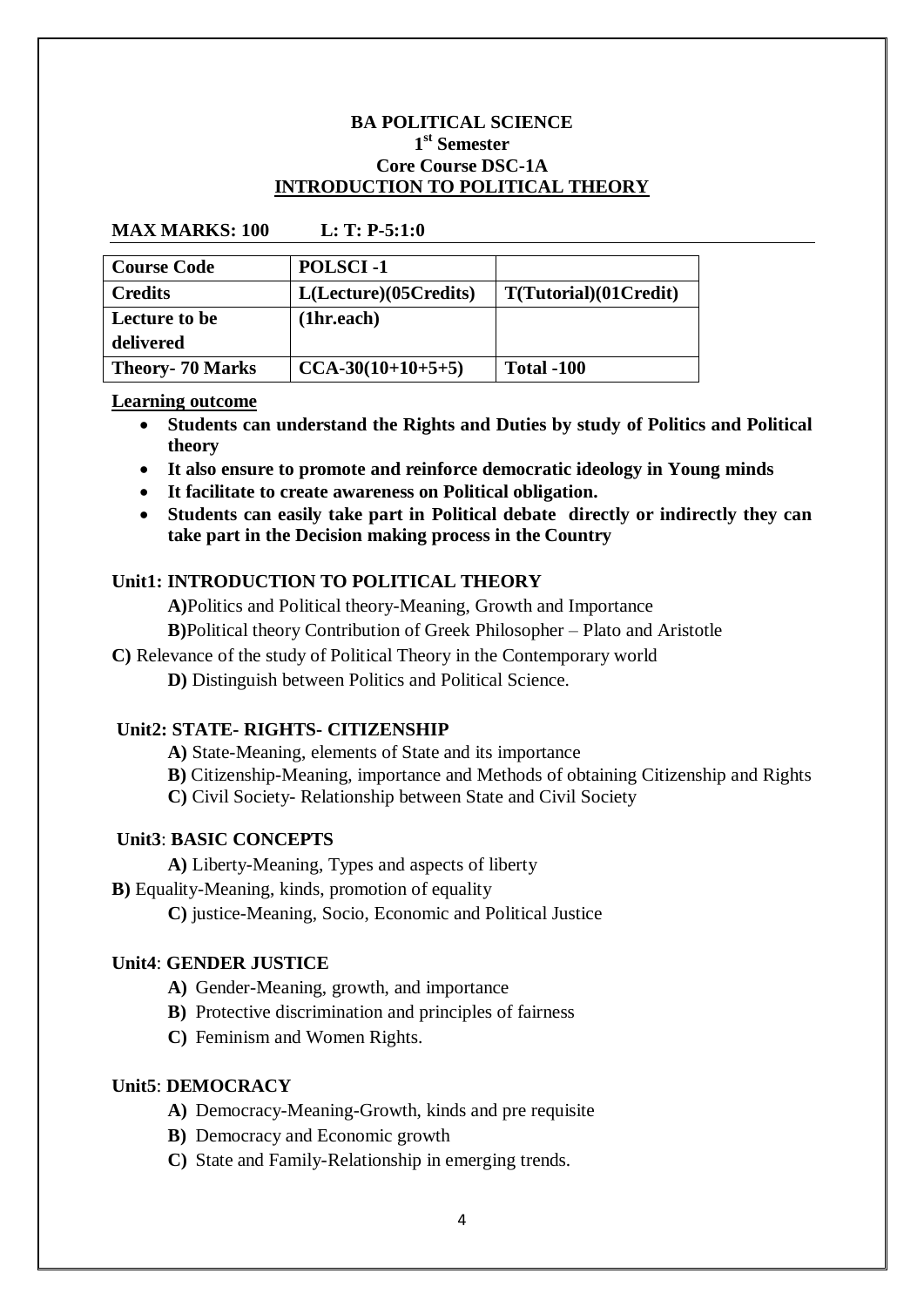- **A) Bhargava, R. and Acharya, A. – Political Theory: An Introduction.**
- **B) O. P. Guba – An Introduction to Political Theory**
- **C) Andrew Vincent – Modern Political Ideologies**
- **D) L S Rathor – Political Theory and Organisation**
- **E) Bhargava, R – Why do we need Political Theory**
- **F) Menon, K-Justice' in Bhargava,R.andAcharya,A.(eds)Political Theory:AnIntroduction.NewDelhi:PearsonLongman,pp.**

#### *SUGESTED REFERENCE*

**A)N. D. Arora – Political Theory B)Nancy Maclean – Democracy in Chains C)Anup Chand Kapur – Principles of Political Science D) J C Johari – Principles of Modern Political Science E) S. Chand – Political Theory**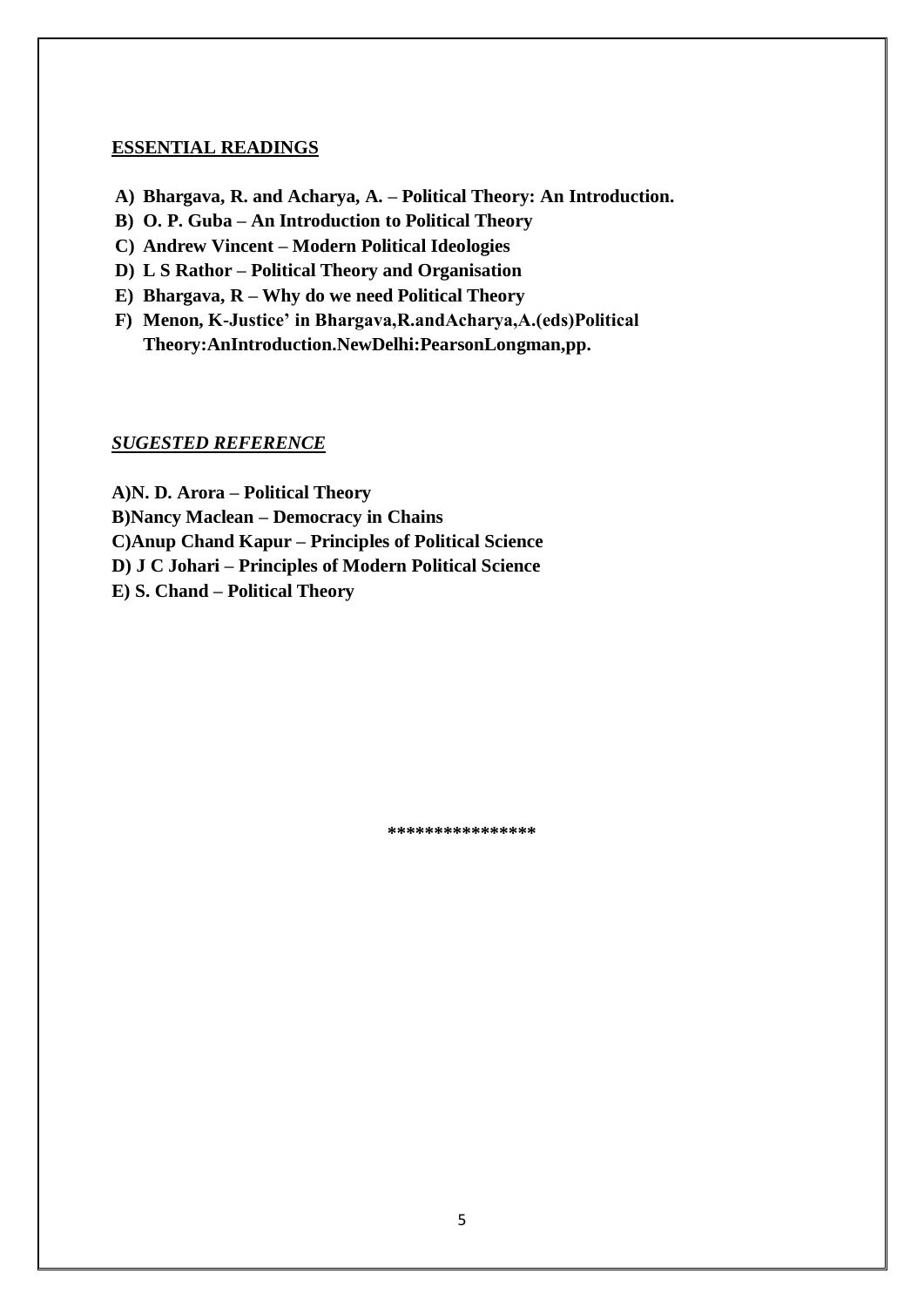#### **B A POLITICAL SCIENCE II Semester Core Course DSC-1B INDIAN GOVERNMENT AND POLITICS**

#### **MAX MARKS: 100 L: T: P- 5:1:0**

| <b>Course Code</b>     | <b>POL SCI-II</b>     |                              |
|------------------------|-----------------------|------------------------------|
| <b>Credits</b>         | L(Lecture)(05Credits) | $\mid T(Tutorial)(01Credit)$ |
| Lecture to be          | (1hr.each)            |                              |
| delivered              |                       |                              |
| <b>Theory-70 Marks</b> | $CCA-30(10+10+5+5)$   | <b>Total -100</b>            |

#### **Learning outcome**

- **To throw light on administration and system of Government in Various Countries.**
- **To explore the role of administrative machinery**
- **To Highlight the importance of Constitutional Growth**
- **To facilitate the Civil service aspects**
- **To Concentrate on Parliamentary debates and of country and ensure peaceful co-existence**

#### **Unit1: APPROACHS TO THE STUDY OF INDIAN GOVERNMENT AND POLITICS**

- **A)** State-Nature of Indian state and Development
- **B)** Liberalism-Meaning, Principles and Neo-liberalism
- **C)** Marxism-Meaning, Principles and Relevance
- **D)** Federalism-Meaning, features, and Challenges.

#### **Unit2: CONSTITUTION**

**A)**Basic features of Indian Constitution

**B)**Fundamental Rights-debates, and limitations

**C)**Directive principle of state policy-Establishment of Welfare state-limitations

#### **Unit3: INSTITUTIONAL STRUCTURE**

**A**) Legislature-Composition, powers and functions

**B)**Executive- President, Prime Minister and Council of Ministers

**C)**Judiciary-Supreme Court-Composition, Judicial review and Judicial Independence

#### **Unit4: POWER STRUCTUR IN INDIA**

- **A)** Caste, Class and Patriarchy
- **B)** Religion and Politics-Impact of religion on Politics in India
- **C)** Secularism and Communalism- issues and debates.

#### **Unit5PEOPLE PARTICIPATION AND MOVEMENTS**

- **A)** Party system in India
- **B)** Social Movements- Peasants, Environment, labour
- **C)** New Economic Policy- since1991-1992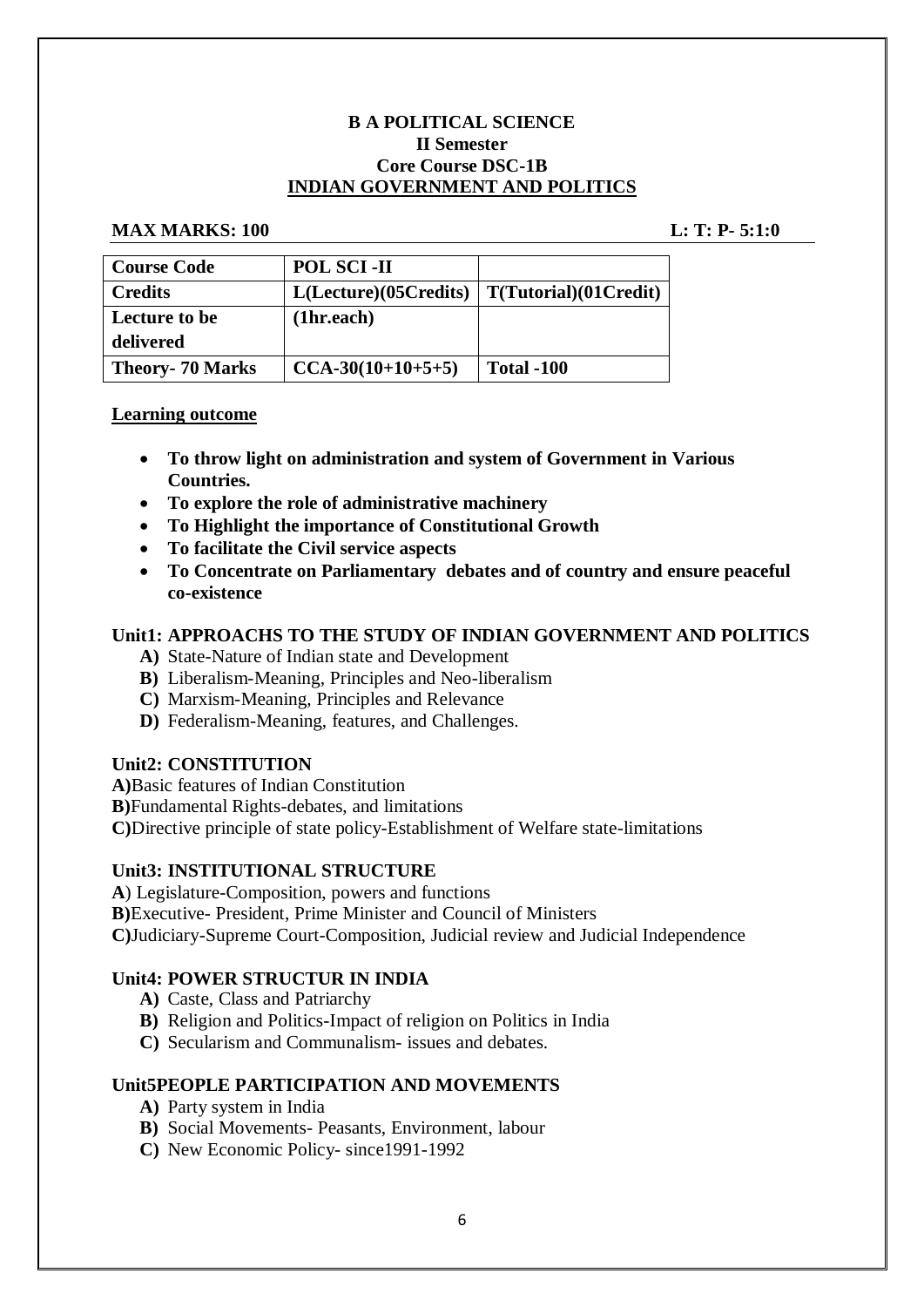- **A) Baxi, Upendra and Bhikhu Parekh, - Crisis and Changes in Contemporary India.**
- **B) AtulKohli – Success of India's Democracy.**
- **C) Morries Jones W. H, – Indian Government and Politics**
- **D) Kaviraj, Sudipta -Politics in India.**
- **E) Bress, Paul, R –Politics of India since Independence.**
- **F) Chakravarthy,B. and Pandey,A. –Indian Government and Politics.NewDelhi:sage.**
- **G) Vanaik,A.andBhargava,R. –Understanding Contemporary India:Critical Perspective**
- **H) Abbas,H.Kumar,R,M.A.-Indian Government and Politics**

#### *SUGESTED REFERENCE*

- **A) Awasthi - Indian Political System**
- **B) N.D, Arora – Political Theory**
- **C) M. V .Pylee –Indian Constitution**
- **D) Austin, G. –Indian Constitution: Corner Stone of a Nation**
- **E) Singh,M. P. and Sexena –Indian Politics :Contemporary Issues and Politics**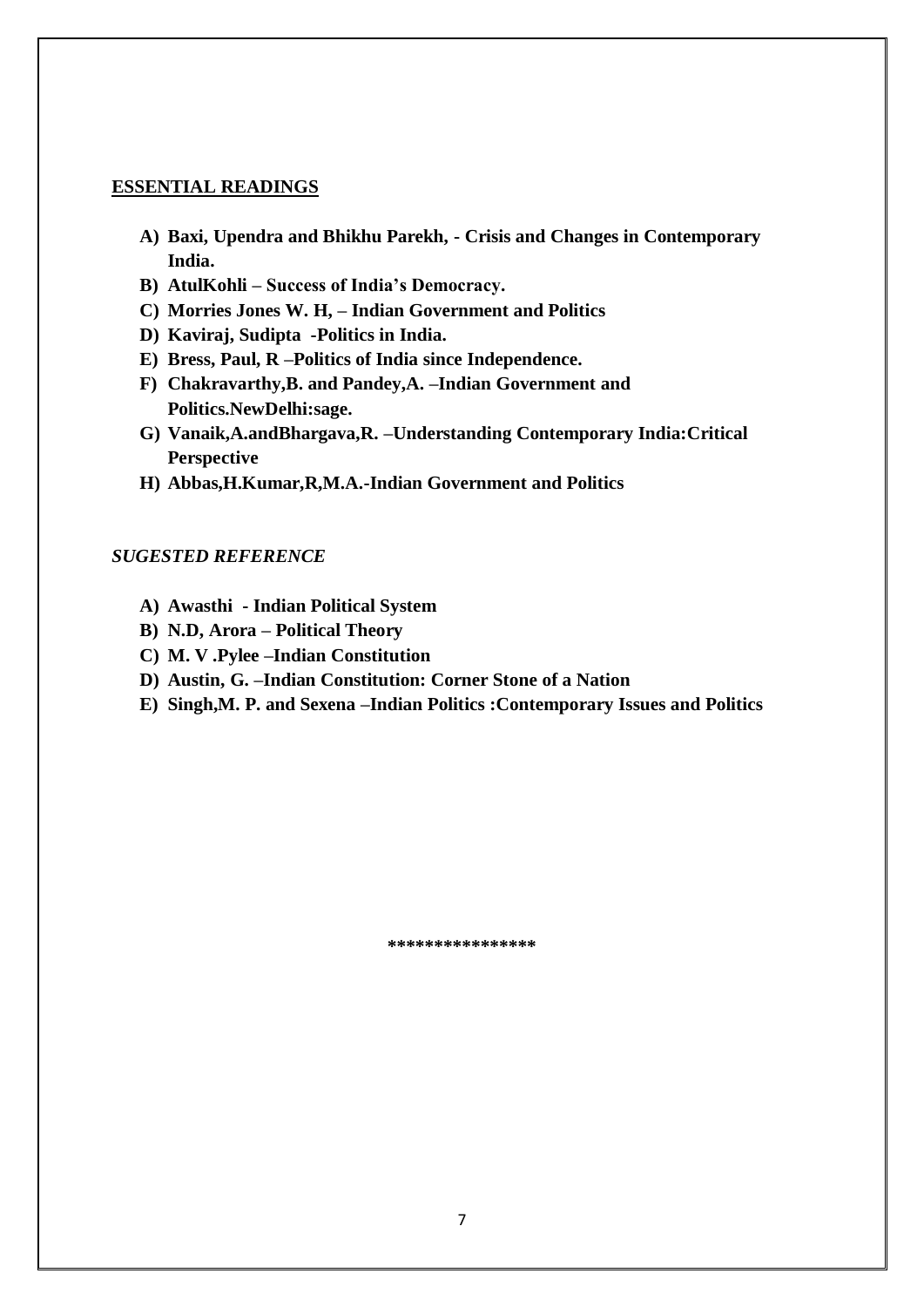#### **B A POLITICAL SCIENCE**

#### **III Semester Core Course DSC-1C COMPARATIVE GOVERNMENTS AND POLITICS**

#### **MAX MARKS: 100 L: T: P- 5:1:0**

| <b>Course Code</b>      | <b>POLSCI -III</b>      |                               |
|-------------------------|-------------------------|-------------------------------|
| <b>Credits</b>          | $L(Leture)$ (5 Credits) | <b>T</b> (Tutorial)(1 Credit) |
| Lecture to be delivered | (1hr.each)              |                               |
| <b>Theory- 70 Marks</b> | $CCA-30(10+10+5+5)$     | <b>Total -100</b>             |

#### **Learning Outcome**

- **To throw lights on administration and system of Government in various Countries.**
- **Students can understand the performance of various government at the global Level with analytical ability.**
- **Student can understand the values of individual Vote and their participation in Democracy**
- **It is indeed helps the Students to concentrate on relevant and reliable issues especially on Aadhar, Right to Property, and Right to Education etc.**

#### **Unit1: COMPARATIVE POLITICAL ANALYSIS**

- **A)** Comparative political analysis-Meaning, nature, scope and Methods
- **B)** Relevance and importance of Comparative political analysis
- **C)** Authoritarian and Democratic regimes

#### **Unit2: POLITICAL SYSTEMS**

- **A)** Parliamentary –U.K
- **B)** Presidential –U.S.A
- **C)** Federal and Unitary –Canada and China

#### **Unit3: ELECTORAL SYSTEM**

- **A)** First past the Post –Meaning, U.K Model
- **B)** Proportional Representation –Meaning, Indian Model
- **C)** Mixed system Plural Voting, Cumulative voting, and Separate Electorate

#### **Unit4: PARTY SYSTEM**

- **A)** Party system in China
- **B)** Party system in U.K and U.S.A
- **C)** Party system in India and France

#### **Unit5: CONTEMPORARY DEBATES ON STATE**

- **A)** State centric security and Human centric security
- **B)** Changing nature of Nation State in the Era of Globalization
- **C)** Resurgence of Nation State and Challenges.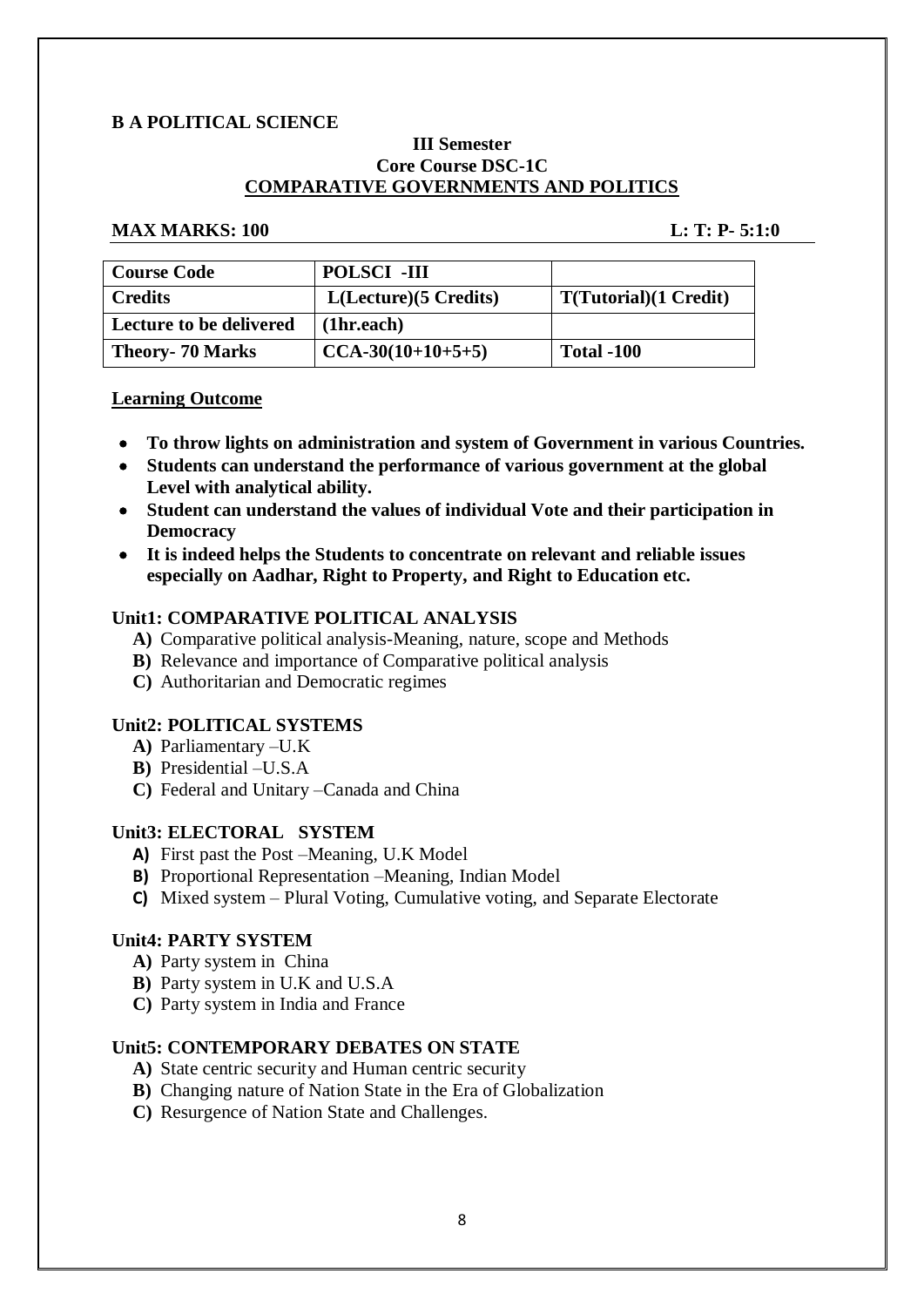- **A) Mohanthy, M. –Comparative Political theory and Third World Sensitivity, in Teaching Politics.**
- **B) Palekar, S. A. –Comparative Government and Politics.**
- **C) Newton, k. and Deth, Jan W.V. –Foundation of Comparative Politics.**
- **D) Huge, R. and Harrop, M. – Comparative Government and Politics:AnIntriduction.**
- **E) Caramani, D. –Introduction to Comparative Politics.**
- **F) O'Neil,P. –Essential of Comparative Politics. (Third Edition).**
- **G) Bara,J and Pennington,M. –Comparative Politics**

#### **SUGESTED REFERENCE**

- **A) H M Rajashekara – Understanding to The Indian Constitution**
- **B) Dr. ParvathiAppaiah – Political Process in India**
- **C) J. C. Johari – New Comparative Government**
- **D) Rod Hague and Martin Harrop – Comparative Government and Politics**
- **E) Maheshwari –Comparative Government and Politics**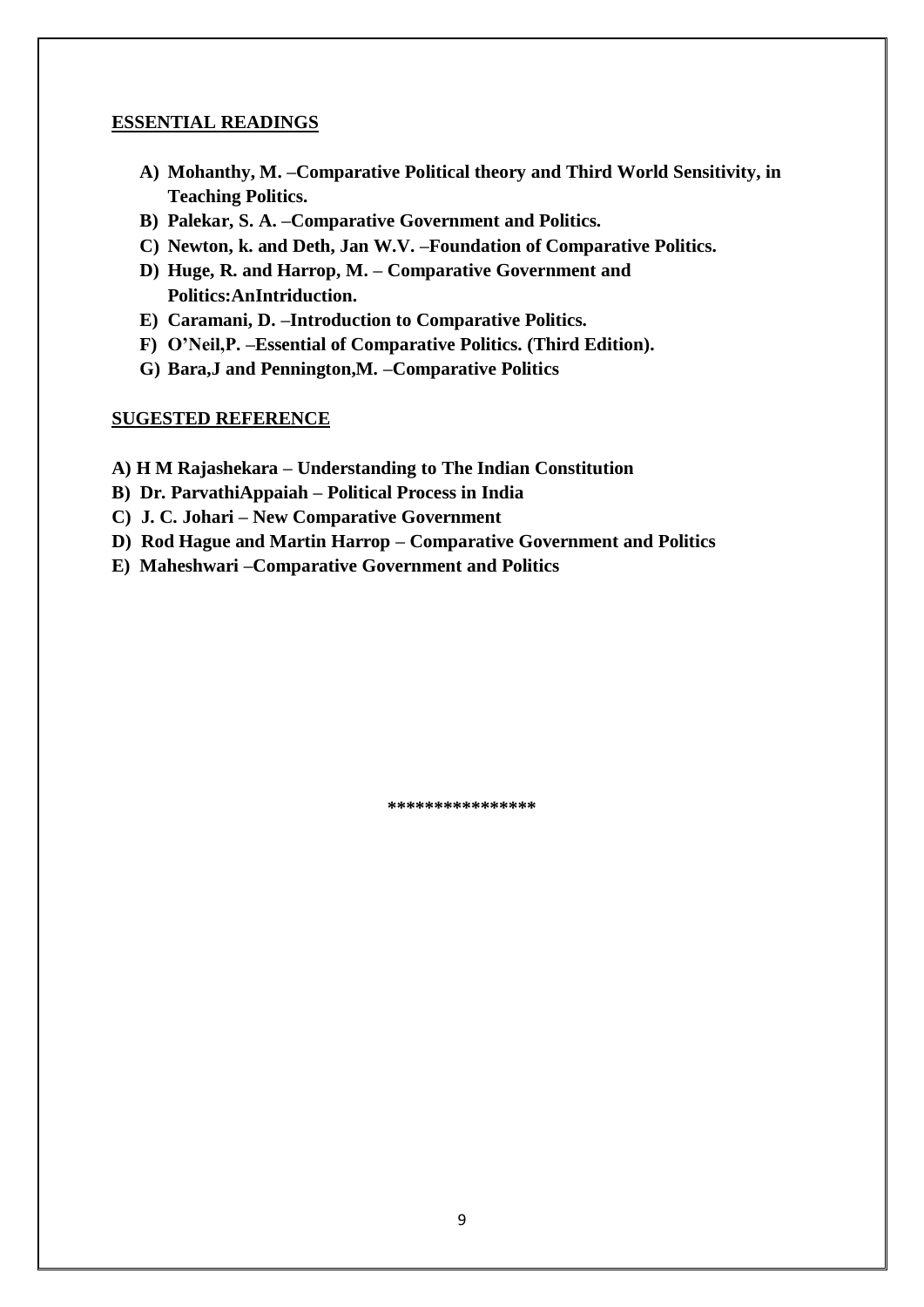#### **B A POLITICAL SCIENCE IV Semester Core Course DSC-1D INTRODUCTIN TO INTERNATIONAL RELATION**

#### **MAX MARKS:** 100 **L: T: P- 5:1:0**

| <b>Course Code</b>         | <b>POLSCI -IV</b>      |                      |
|----------------------------|------------------------|----------------------|
| <b>Credits</b>             | L(Lecture) (5 Credits) | T(Tutorial)(1Credit) |
| Lecture to be<br>delivered | (1hr.each)             |                      |
| <b>Theory-70 Marks</b>     | $CCA-30(10+10+5+5)$    | <b>Total -100</b>    |

#### **Learning Outcome**

- **Student can Know the major analytical and theoretical framework regarding international relations**
- **Understand behavior of the Countries in international relations**
- **Recognize issues of Social Justice in global context.**
- **Students can develop Regional Competency and Cultural Competency.**

#### **Unit1: INTRODUCTION TO INTERNATIONAL RELATION**

- **A)** Meaning, Nature, Scope and Importance
- **B)** Approaches-Classical, Realist and Neo-Realist
- **C)** Structural-World System approach, Dependency School

#### **Unit2: COLD WAR AND POST COLD WAR ERA**

- **A)** Cold war-Meaning and Origin
- B) Cold war and Polarization of world Politics
- C) Disintegration of U S S R and end of Cold war.

#### **Unit3: FOREIGN POLICY OF INDIA**

- **A)** Evolution and Principles of Foreign policy of India
- **B)** N A M –Meaning and Objectives
- **C)** Relevance of N A M

#### **Unit4: INDIA AND HER NIBOUR**

- **A)** India and Pakistan
- **B)** India and China
- **C)** India and Bangladesh

### **Unit5 EMERGENCE OF REGIONAL POWERS IN 21ST CENTURY**

- **A)** India
- **B)** China
- **C)** European Union (EU)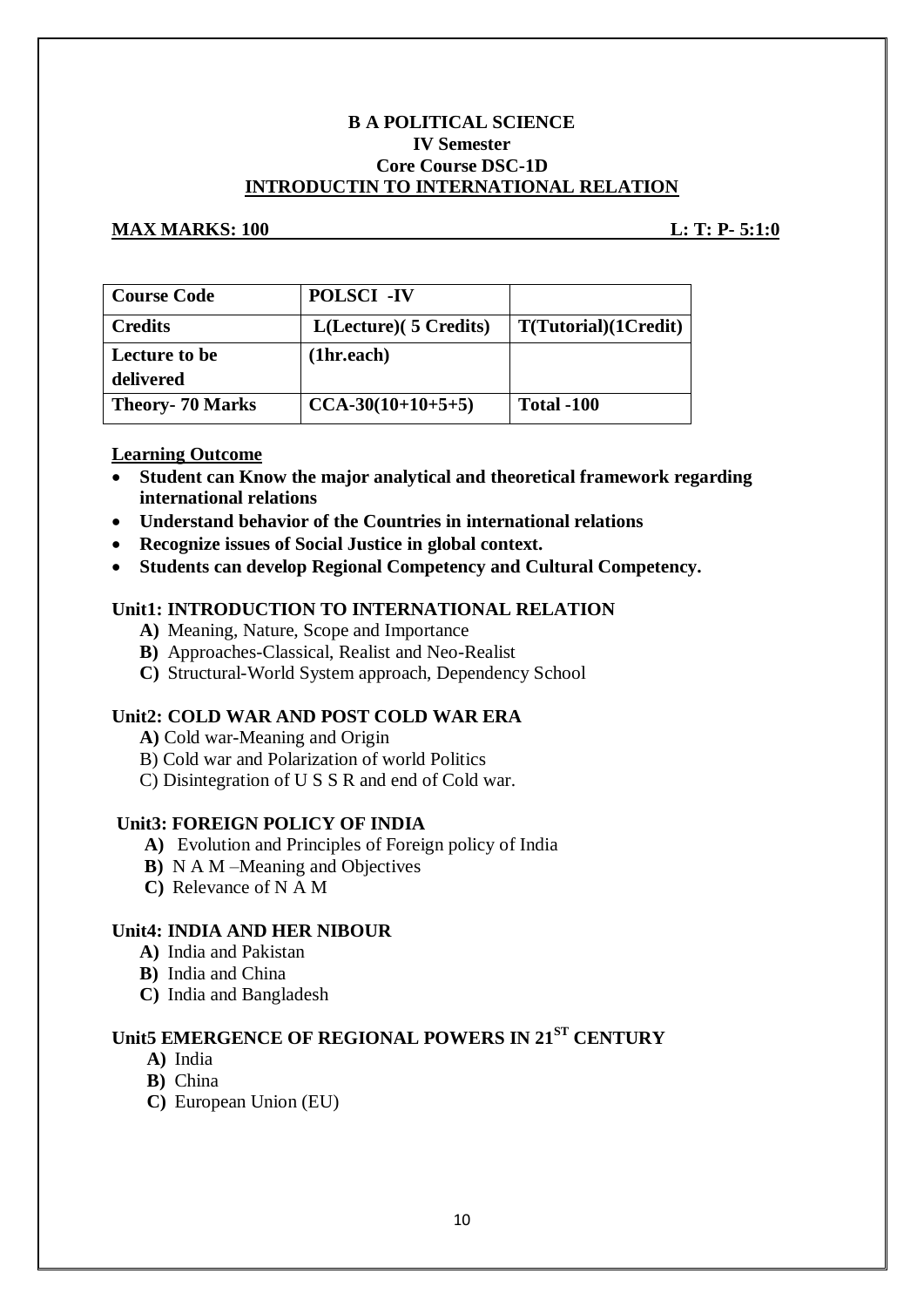- **A) R. O.Keohane and J. S. Nye –Transnational Relations and World Politics**
- **B) Goldstein, J.andPevehouse, J. C. – International Relations.**
- **C) Baylis,J..andSmith,S. –The Globalization of Wirld Politics: An Introduction to International Relations.**
- **D) Appadorai and Rajani, M. S. –India's Foreign Policy and Relations.**
- **E) William, P, Goldstein,D.M. and Shafritz, J. M. –Classic Readings of International Relations**
- **F) Vanaik,A.andBharagava,R. –Understanding Contemporary India:Critical Perspective**
- **G) Chandra,B. Mukarjee,A. nadMukargee,M.-India after Independence.**

#### *SUGESTED REFERENCE*

- **A) RobertKeohane, - International Institutions and State Power**
- **B) T. Risse – Kappen – Bringing Transnational Relations Back in**
- **C) Khanna – International Relations**
- **D) Prof Halappa – AntharastriyaSambhandagalu**
- **E) Jayaramu. - AntharastriyaSambhandagalu**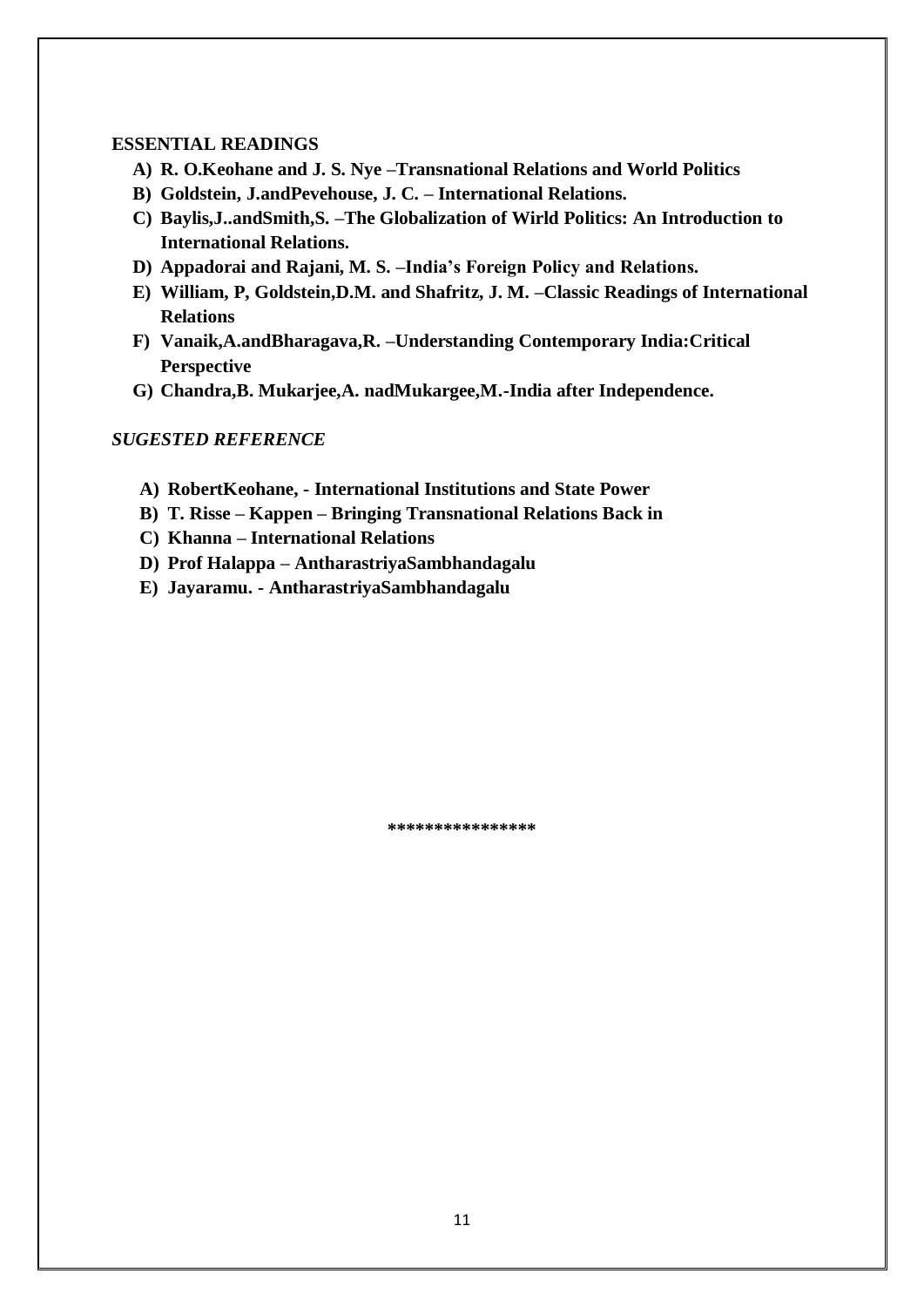#### **B A POLITICAL SCIENCE**

#### **V Semester Discipline SpecificElective Course-2A**

#### **THEMES IN COMPARATIVE POLITICAL THEORY**

#### **MAX MARKS:** 100 **L: T: P- 5:1:0**

| <b>Course Code</b>      | <b>POLSCI</b> -V            |                            |
|-------------------------|-----------------------------|----------------------------|
| Credits                 | <b>L</b> (Lecture)5 Credits | <b>T</b> (Tutorial)1Credit |
| Lecture to be delivered | (1hr.each)                  |                            |
| <b>Theory- 70 Marks</b> | $CCA-30(10+10+5+5)$         | Total -100                 |

#### **Learning Outcome**

- **Understand the contributions of different thinkers to the Political theory**
- **Students can comparatively analyze Indian and Western political Philosophy**
- **Students can evaluate the contributions of different thinkers.**
- **To throw light on relevance of Political Theory and thought.**

#### **Unit1: WESTERN POLITICAL THOUGHT**

- **A)** Features of Western Political thought
- **B)** Aristotle on Citizenship
- **C)** John Locke on Rights

#### **Unit2: DEMOCRACY AND SOCIALISM**

- **A)** J J Rousseau –on inequality
- **B)** J. S Mill on Liberty and Democracy\
- **C)** Karl Marx and Bakunin on State

#### **Unit3: INDIAN POLITICAL THOUGHT**

- **A)** Features of Indian Political thought
- **B)** Kautilya on State
- **C)** Thilak and Gandhi on Swaraj

#### **Unit4: BASAWESHWARA AND SOCIAL JUSTICE**

- **A)** Contribution of Basaweshwara on Indian Political Thought
- **B)** a)Dignity of Kayak b) Classless Society
- **C)** PunditRamabaion Patriarchy

#### **Unit5: SOCIAL JUSTICE**

- **A)** Dr. B.R. Ambedkar and Ram ManoharLohia on Social Justice
- **B)** Jawaharlal Nehru on Democracy
- **C)** Jayaprakash Narayan on Total Revolution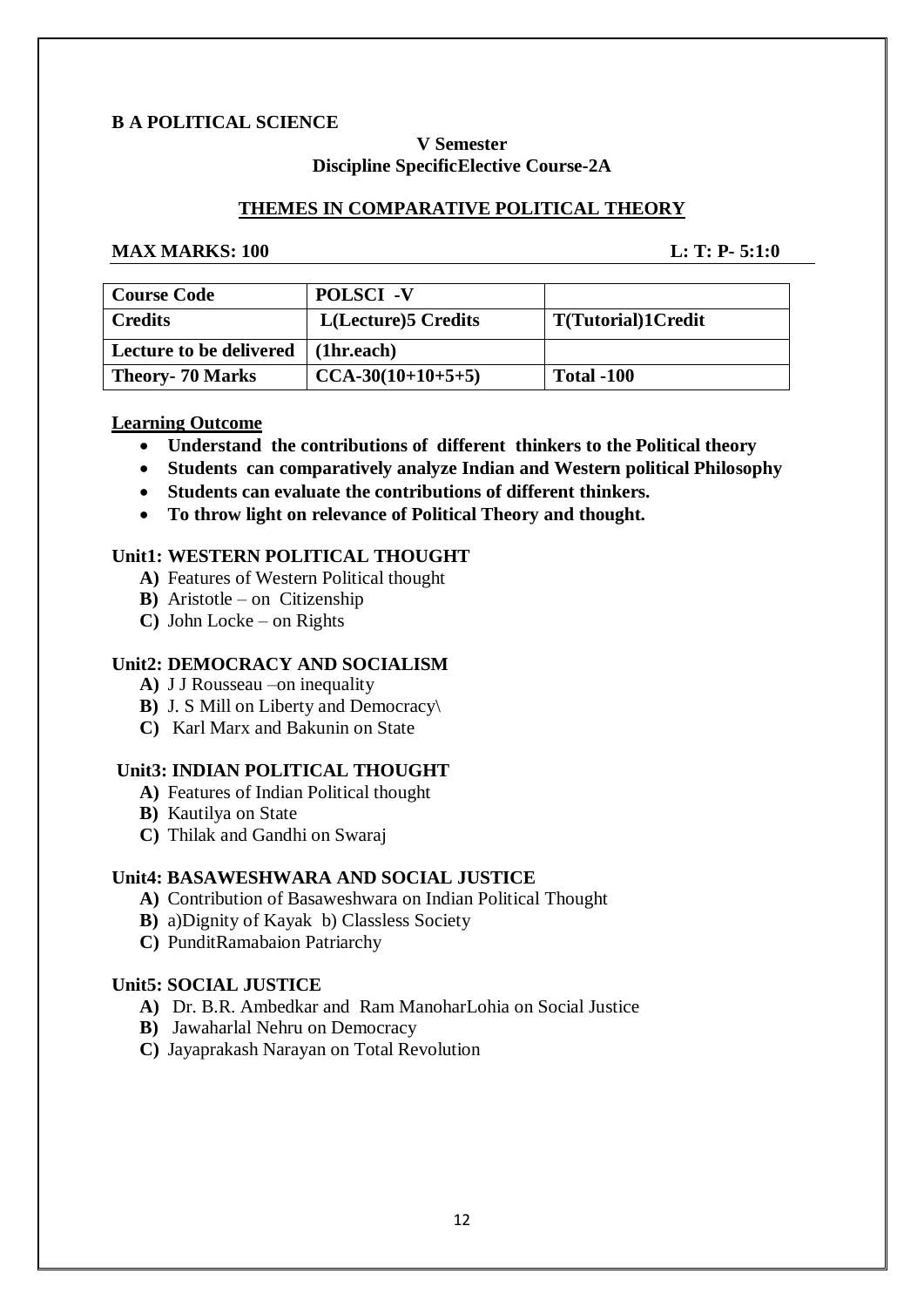- **A) Mohanthy, M. –Comparative Political theory and Third World Sensitivity, in Teaching Politics.**
- **B) Palekar, S. A. –Comparative Government and Politics.**
- **C) Newton, k. and Deth, Jan W.V. –Foundation of Comparative Politics.**
- **D) Huge, R. and Harrop, M. – Comparative Government and Politics: An Introduction.**
- **E) Caramani, D. –Introduction to Comparative Politics.**
- **F) Pantham,Th. –Introduction :For the Study of Modern Indian Political Thought', in Pantham,Th.andDeutch,K.L.-Political Thought in Modern India.**

#### **SUGESTED REFERENCE**

**A)Maheshwari – Compoarative Government and Politics**

**B)V. Bhagavan , V. Bhushan, V. Mohla – Political Theory Principles and Concepts**

**C) Dr. P Appaiah –Politinkers**

**D) R.C. Gupta –Great Political Thinkers**

**E) Dr. Bali - Modern Indian Political Thought**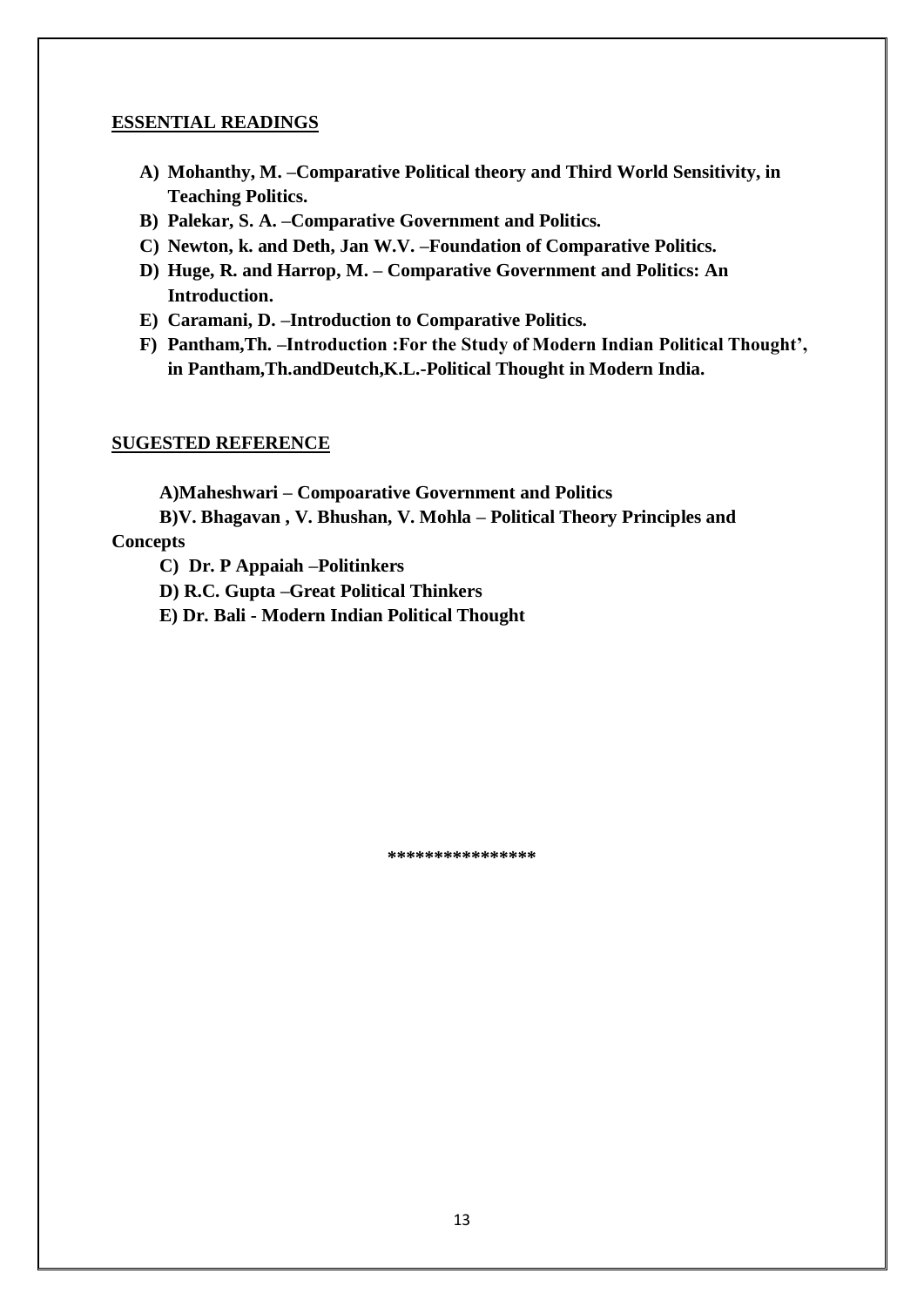#### **B A POLITICAL SCIENEC**

#### **V Semester Discipline Specific Elective Course-2A (Elective)**

#### **DEMOCRACY AND GOVERNANCE**

#### **MAX MARKS: 100 L: T: P- 5:1:0**

| <b>Course Code</b>      | $P S - V(Elective)$  |                      |
|-------------------------|----------------------|----------------------|
| Credits                 | L(Lecture)(5Credits) | T(Tutorial)(1Credit) |
| Lecture to be delivered | (1hr.each)           |                      |
| <b>Theory- 70 Marks</b> | $CCA-30(10+10+5+5)$  | <b>Total -100</b>    |

#### **Learning Outcome**

- **Learners can Understanding the Values of Democracy**
- **Students are able to explain the institutional aspects of Democracy**
- **Understanding How democratic institutions function within Constitutional framework.**
- **Students able to Compare and Evaluate the Democratic government with other forms.**
- **Students will understand recent trends in Indian Democracy**

#### **Unit1: STRUCTURE AND PROCESS OF GOVERNMENT**

- **A)** Indian Model of Democracy –Relations Between Indian Parliament and Indian Executive
- **B)** Reason for the decline of Indian Parliament
- **C)** Judicial Activism and PIL
- **D)** Political Communication: Nature forms and Importance

#### **Unit2: REGULATORY INSTITUTIONS**

- **A)** SEBI –(Security exchange Board of India)
- **B)** TRAI (Telecom Regulatory authority of India )
- **C)** Competition Commission of India

#### **Unit3: LOBBYING INSTITUTIONS**

- **A)** Chamber of Commerce and Industries
- **B)** Trade Unions
- **C)** Farmers associations

#### **Unit4: CONTEMPORARY POLITICAL ECONOMY OF DEVELOPMENT**

- A) Policy debates over Models of Development in India,
- B) Recent trends of Liberalization of Indian Economy of different sectors
- C) E-Governance

#### **Unit5: E-DYNAMICS OF CIVIL SOCIETY**

- **A)** New Social Movements
- **B)** Role of NGO,s
- **C)** Political significance of Media and Popular Culture.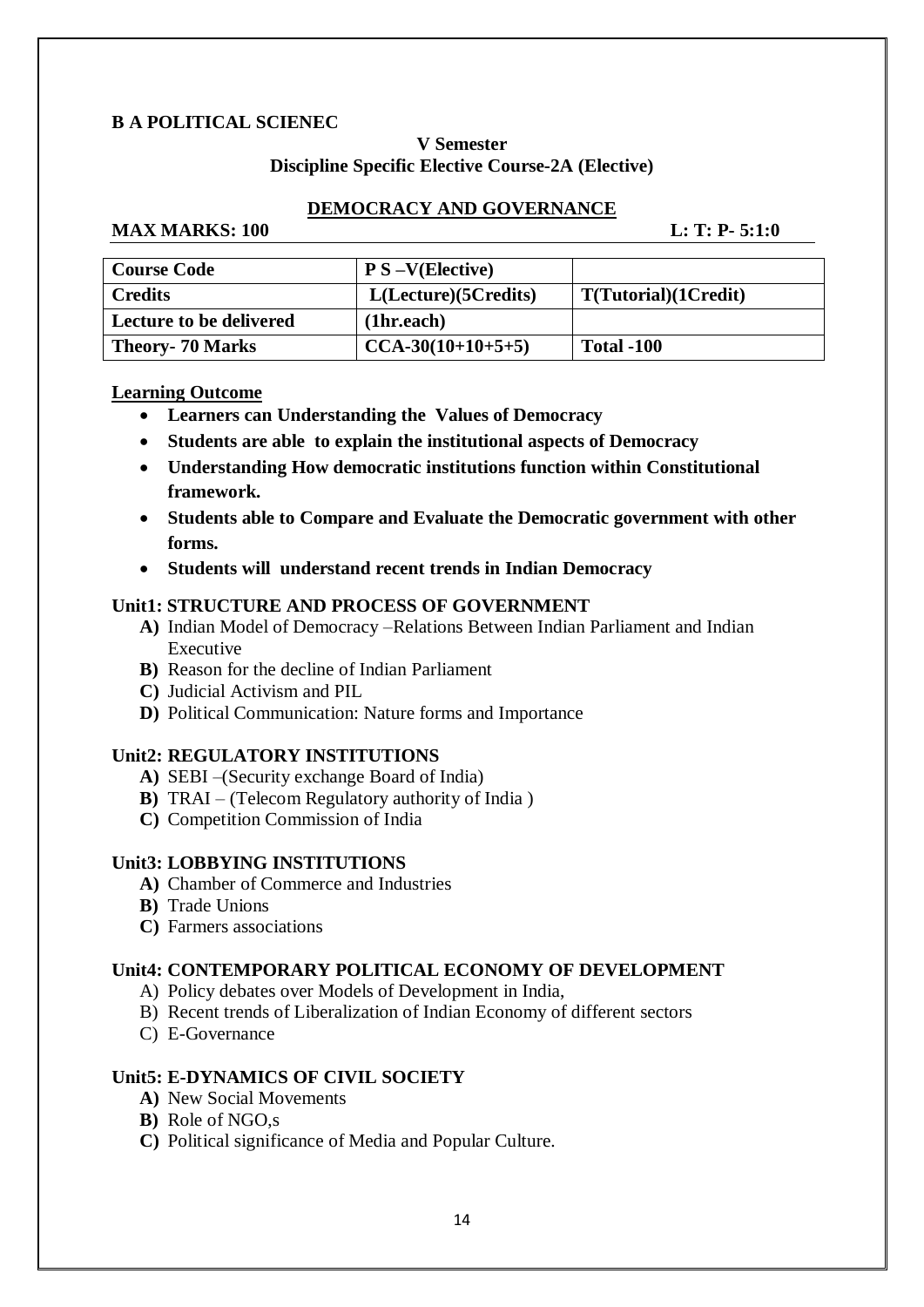- **A) Agarwal B, - Environmental Management ,Equity an Ecofeminism:Debatingindia'sExperiene**
- **B) AtulKohli –The Success of India's Democracy**
- **C) Corbridge,Stuart and John Harris, Reinventing India:Liberlisation, Hindu Nationalism and Popular Democracy**
- **D) J.Dreze and A. Sen,India: Economic Development and Social Opportunity**
- **E) MJagadishBhagavai, -India in Transition**

#### **SUGESTED REFERENCE**

- **A) Ghansham Shah –New Social movements: Culture, Identity, andSocialFragmentation.**
- **B) Pankaja Sharma- E-Governance: The New age Governance**
- **C) R. K. Sapru – Development Administration**
- **D) Patel,I.G,-Glimpses of Indian Economic Policy: An inside view**
- **E) Fuller,C.J.-Cast Today**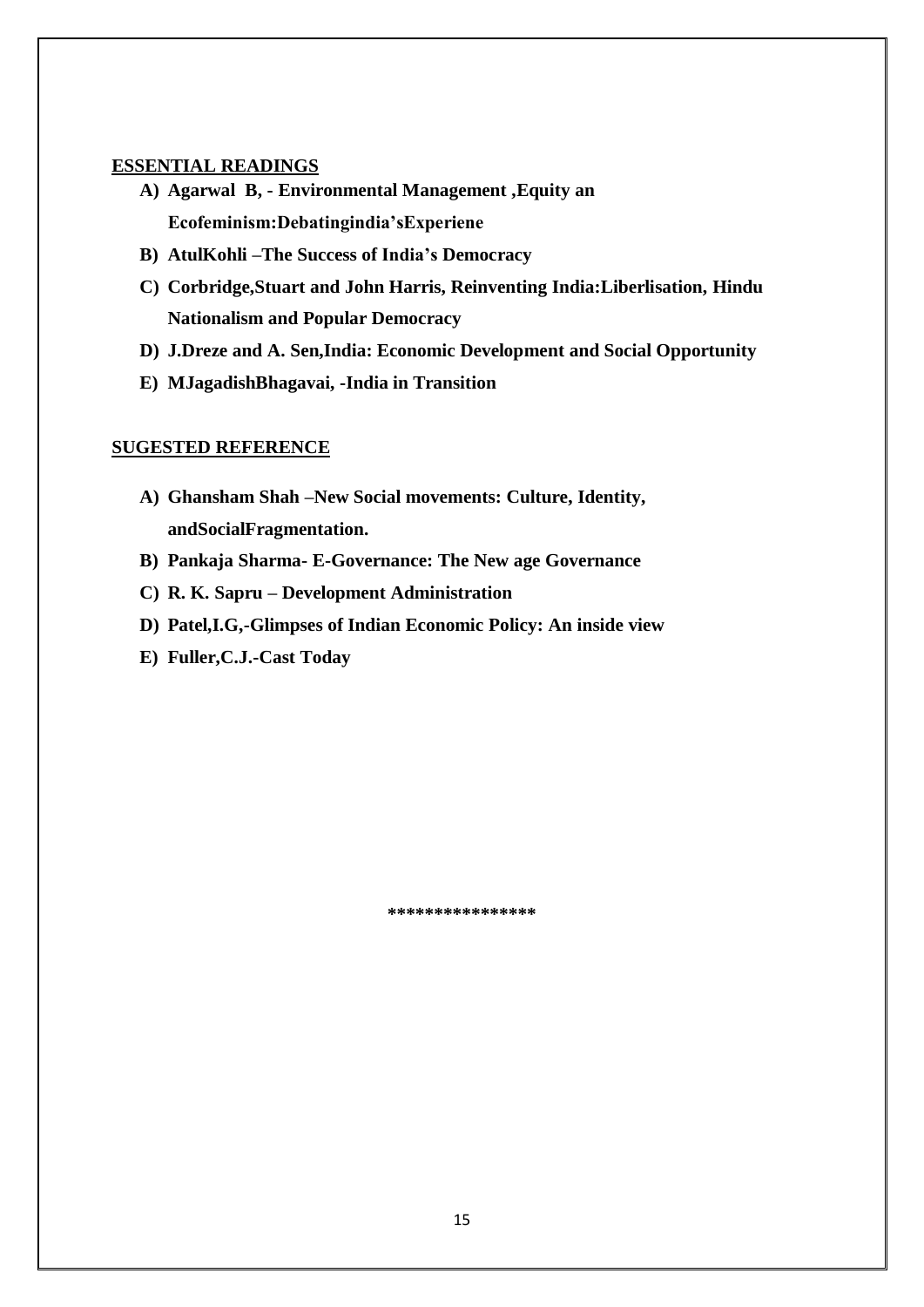#### **B A POLITICAL SCIENCE VI Semester Discipline Specific Elective Course -2B ADMINISTRATION AND PUBLIC POLICY CONCEPTS AND THEORIES**

#### **MAX MARKS: 100 L: T: P- 5:1:0**

| <b>Course Code</b>      | <b>PS-VI</b>         |                      |
|-------------------------|----------------------|----------------------|
| <b>Credits</b>          | L(Lecture)(5Credits) | T(Tutorial)(1Credit) |
| Lecture to be delivered | (1hr.each)           |                      |
| <b>Theory- 70 Marks</b> | $CCA-30(10+10+5+5)$  | Total -100           |

#### **Learning Outcome**

- **Knowledge of Public Policy facilitate the learners to understand the role and Importance of Public Policy in State welfare.**
- **It is imperative to focus on the importance and Relevance of Administrative theories**
- **It creates awareness on various programmes and projects launched by the Government.**
- **Learners can Understanding the process of Policy Making**

#### **Unit1: PUBLIC ADMINISTRATION**

- **A)** Public administration- Meaning, Nature, Scope and Significance
- **B)** Distinction between Public and Private administration
- **C)** Evolution and Major approaches

#### **Unit2: ADMINISTRATIVE THEORIES**

- **A)** Classical theories –L.D White, Luther Gullick
- **B)** Scientific Management theory F W Taylor
- **C)** Human relation theory –Elton mayo

#### **Unit3: PUBLIC POLICY**

- **A)** Public Policy- Meaning, Nature, Concept and theories
- **B)** Policy making and its importance in Public administration
- **C)** Policy formulation, Implementation, Evaluation

#### **Unit4: DEVELOPMENT ADMINISTRATION**

- **A)** Development administration- meaning, Nature and Importance
- **B)** New public Management Nature and Elements
- **C)** New public Management in the Era of Globalization

#### **Unit5: GOOD GOVERNANCE**

- **A)** Good Governance-Meaning, Concept, Principles and Importance
- **B)** E-Governance- Concept, Initiatives and Importance
- **C)** E-Governance Projects –Boomi,Kajane, Police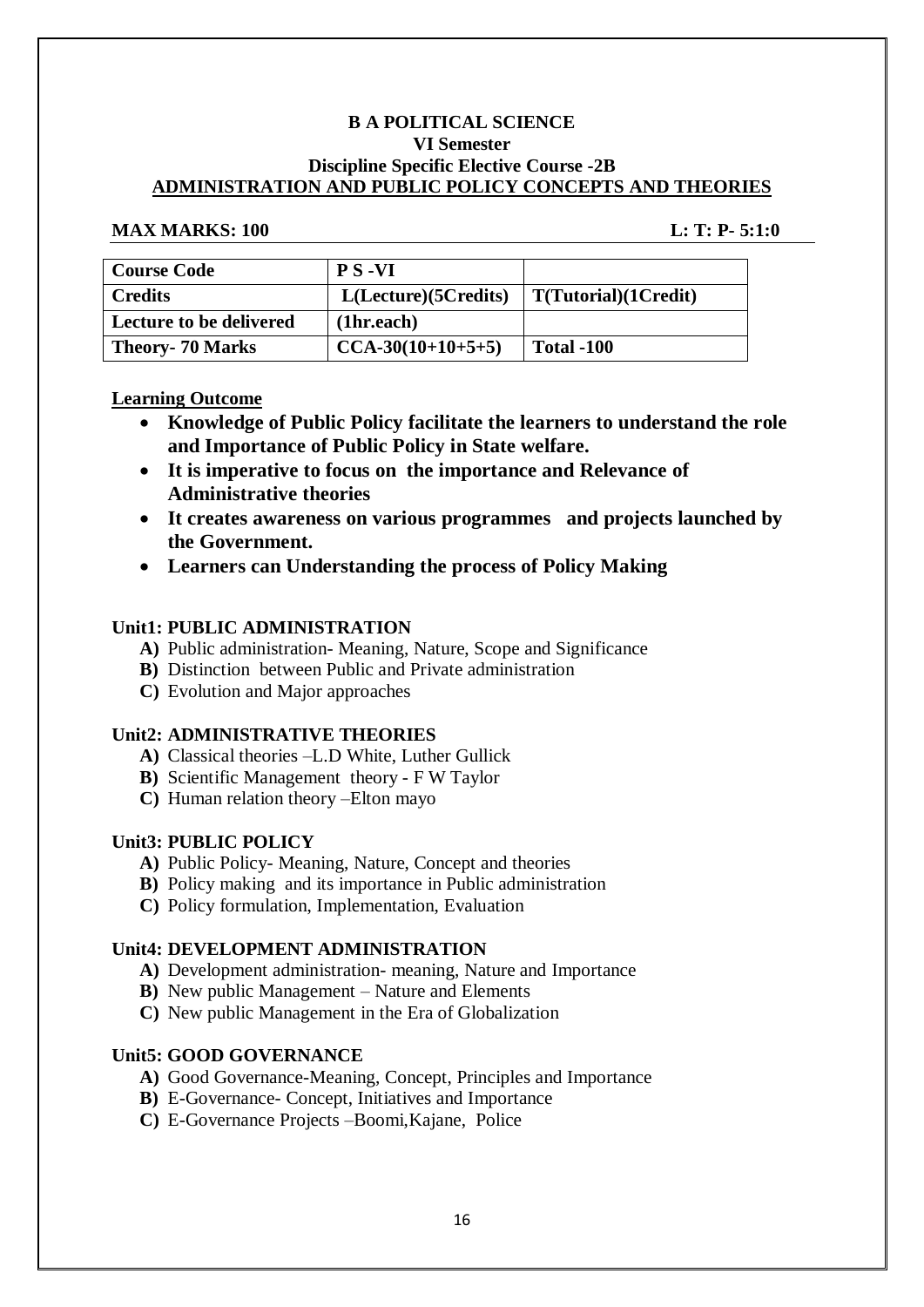- **A) Awasthi and Maheshwari – Public administration**
- **B) RukmiBasu, - Public Administration**
- **C) Henry, N. – Public Administration and Public Affairs.**
- **D) Simon, H. – Administrative Behavior: A study of decision making process in Administrative Organization.**
- **E) M. and Chakrabarthy, B. – Introduction to Public Administration: Theory and Practice.Organisation.**

#### **SUGESTED REFERENCE**

- **A) KuldeepFadia – Public Administration**
- **B) R K Sapru – Public Policy**
- **C) R. K. Sapru – Development Administration**
- **D) RukmiBasu – Public Administration: Concepts and Theories**
- **E) MohitBattacharya – Public Administration: New issues and Perspectives**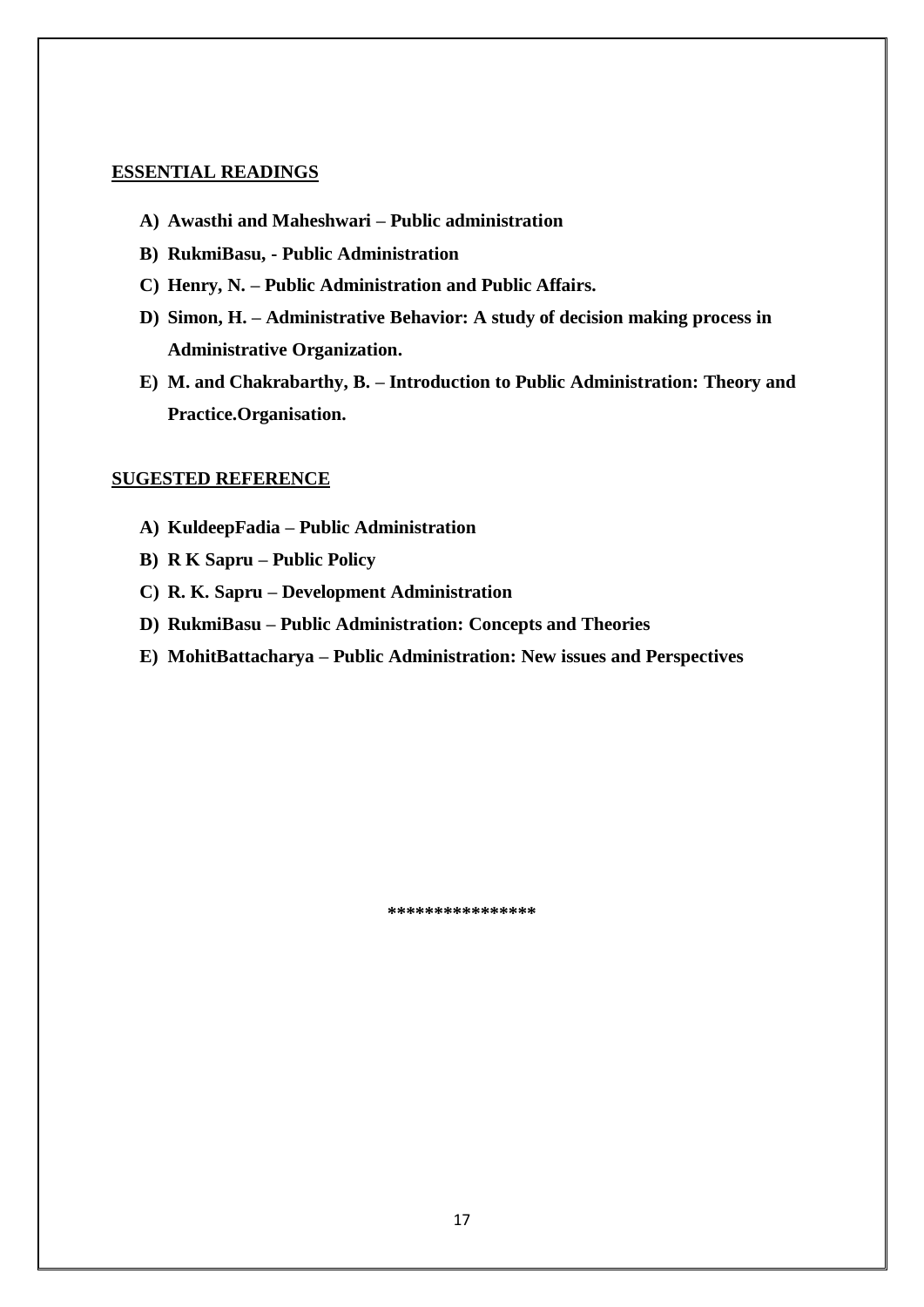#### **B A POLITICAL SCIENCE**

#### **VI Semester Discipline Specific Elective Course -2B (ELECTIVE)**

#### **UNDERSTANDING GLOBALISATION**

### **MAX MARKS: 100 L: T: P- 5:1:0**

| <b>Course Code</b>             | $\overline{P}$ S $-VI(Electric)$ |                      |
|--------------------------------|----------------------------------|----------------------|
| <b>Credits</b>                 | L(Lecture)(5Credits)             | T(Tutorial)(1Credit) |
| <b>Lecture to be delivered</b> | (1hr.each)                       |                      |
| <b>Theory- 70 Marks</b>        | $CCA-30(10+10+5+5)$              | <b>Total -100</b>    |

#### **Learning Outcome**

- **Students can Understanding the Phenomenon of Globalization**
- **Students can Understand about Sources and Forms of Globalization**
- **Student can Analyse the role of Global Actors in World Politics**
- **Recognize the Problems of Global Actors and its Solutions**

#### **Unit1: INTRODUCTION TO GLOBALISATION**

**A)**Meaning, Nature and Importance **B)**Origin and Growth of Globalization

**C)**Dimensions of Globalization- Economical, Political, Technological, and Cultural  **D)** Effect of Globalization

#### **Unit2: CONTEMPORARY WORLD ACTORS**

**A)**The U.N **B)**W.T.O **C)**Group 77Countries (G-77)

#### **Unit3: CONTEMPORARY WORLD ISSUES**

- **A)** Social –Ethnic, Immigration
- **B)** Eco- Poverty, Equality
- **C)** Environmental Global warming, Bio-diversity, Resource scarcity

#### **Unit4: INTERNATIONAL TERRORISM**

**A)**Meaning and Nature

- **B)** Dimensions –Religions, Economical, Political and Cultural
- **C)** Responses and Measures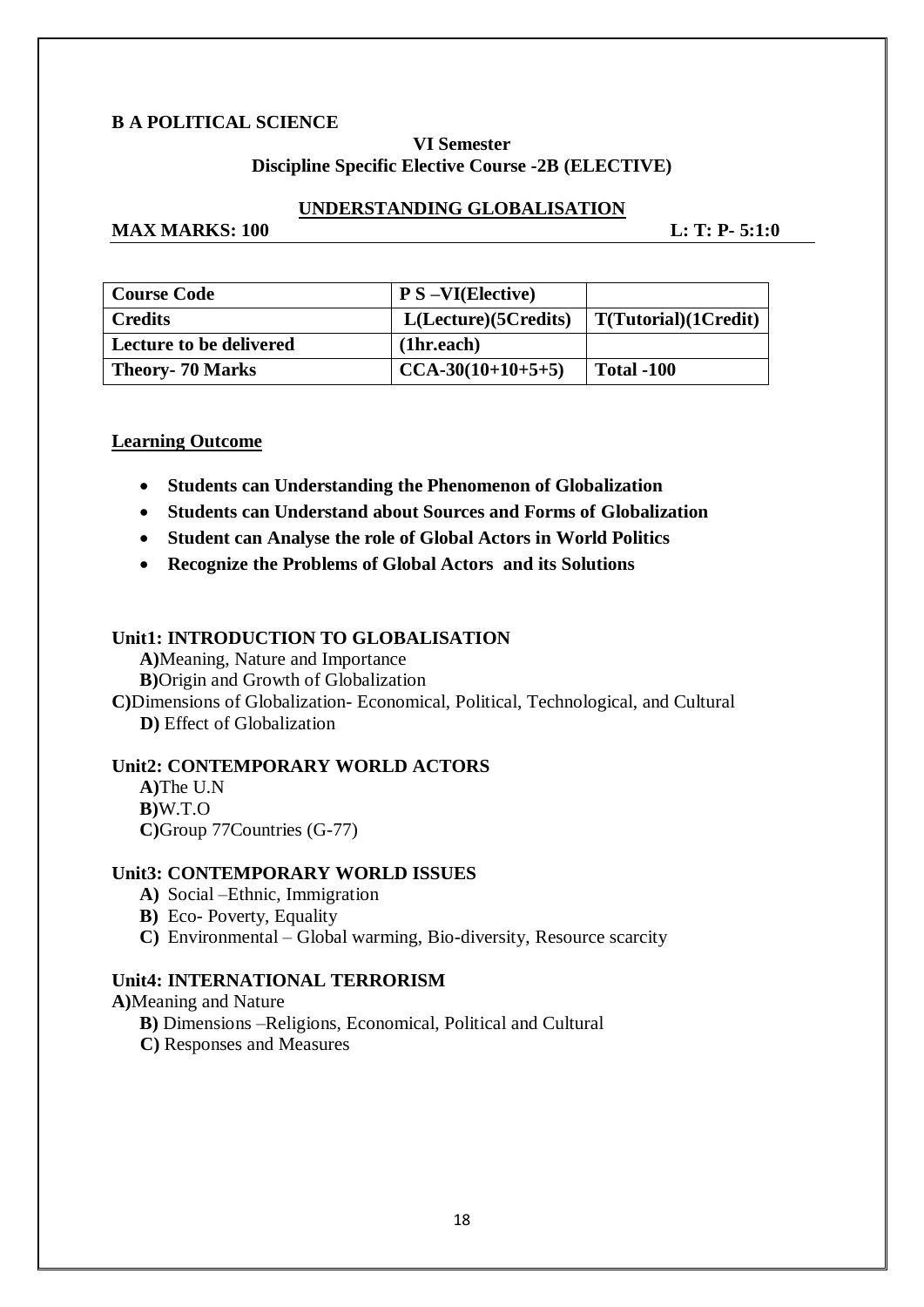- **A) Lechner,F.J and Boli,J. –The Globalisation Reader**
- **B) Bavlies, J and Smith –The Globalisation of World Politics**
- **C) Taylor, P. and Grom, - The United Nation at the Millennium**
- **D) Ravenhill, J –The Study of Global Political Economy**
- **E) MJagadishBhagavai, -India in Transition.**

#### **SUGESTED REFERENCE**

- **A) Chesek, P.S, Downie, D.L and Brown –Global Environmental Politics..**
- **B) Smith, M,Little, R.andShackleton –Perspectives on World Politics**
- **C) Halliday, F. –Terrorism in Historical Perspective, Open Democracy**
- **D) Art, R.J. and Jervis, R. – International Politics:Enduring Concepts and Contemporary Issues.**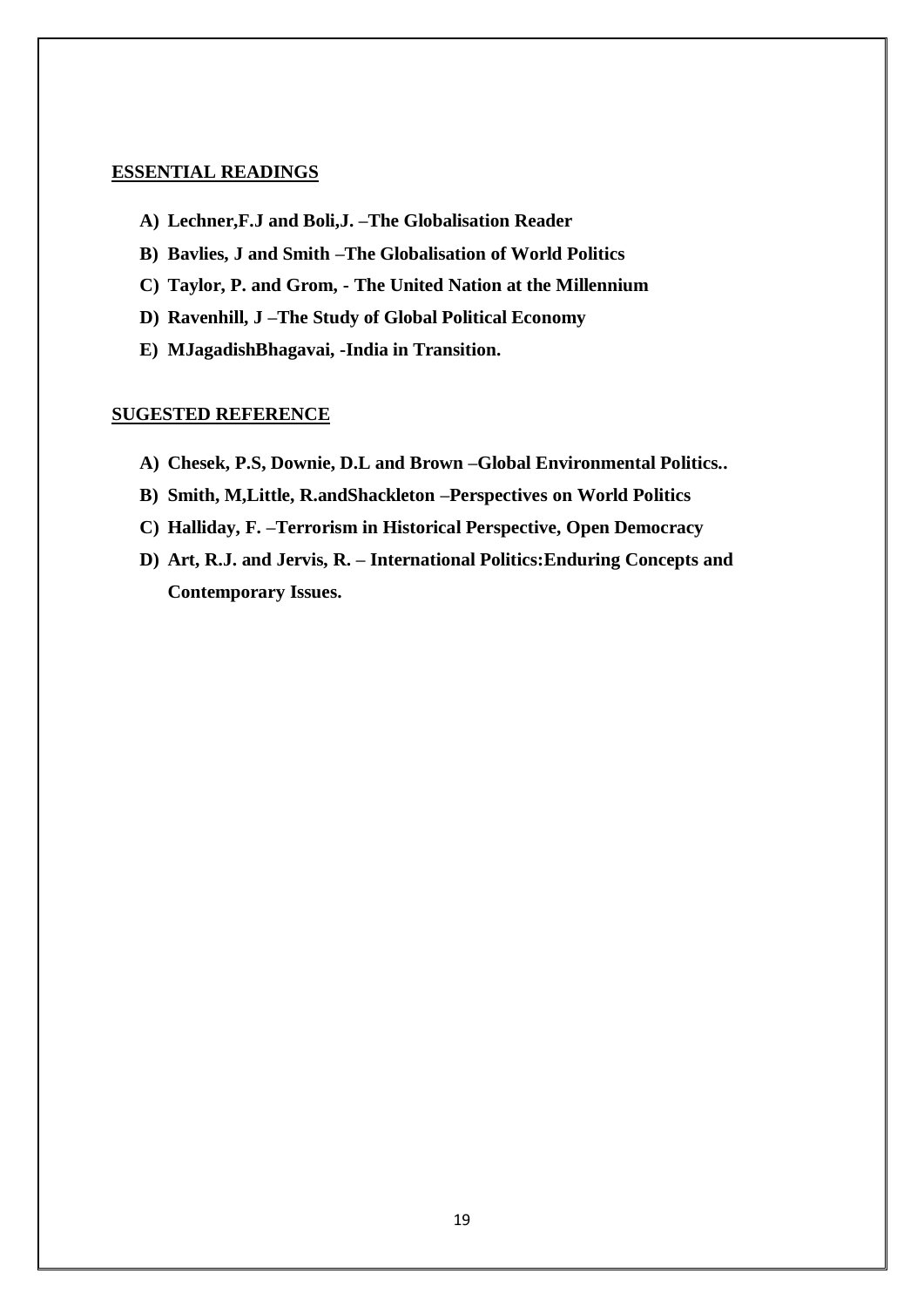#### **B A POLITICAL SCIENCE**

#### **V Semester (Generic Elective)**

#### **HUMAN RIGHTS GENDER AND ENVIRONMENT**

**MAX MARKS: 50 L: T: P- 1:1:0** 

| Course Code             | $P S - V(G E)$       |                                |
|-------------------------|----------------------|--------------------------------|
| Credits                 | L(Leture)(01Credits) | $\mid T(Tutorial)(01Tutorial)$ |
| Lecture to be delivered | (1hr.each)           |                                |
| <b>Theory-15 Marks</b>  | $CCA-35(10+5)$       | Total -50                      |

#### **Learning Outcome**

- **Students can Understanding the Importance of Human Rights**
- **Students can Understand about Role of UN in protection of Human Rights**
- **Student can An0alyse the different issues and Problems on Human Rights**
- **Recognize the Problems of Global Actors and its Solutions on Environmental issues**

#### **UNIT1. Understanding the Human Rights**

- **A)** Meaning, Nature and Importance
- **B)** Human Rights and Indian Constitution
- **C)** Human Rights of Marginalized Groups: Women, Dalit's, Advises, Minorities, and Unorganized Workers.

### **UNIT 2 Gender**

- **A)** Meaning, Culture and History
- **B)** The issues of Women's Political participation and Representation in India
- **C)** Women Movements in India

#### **UNIT 3.Environment**

- **A**) Environment and Sustainable Development
- **B)** UN Environment Programme: Rio, Johannesburg and After
- **C)** Environmental Movements in India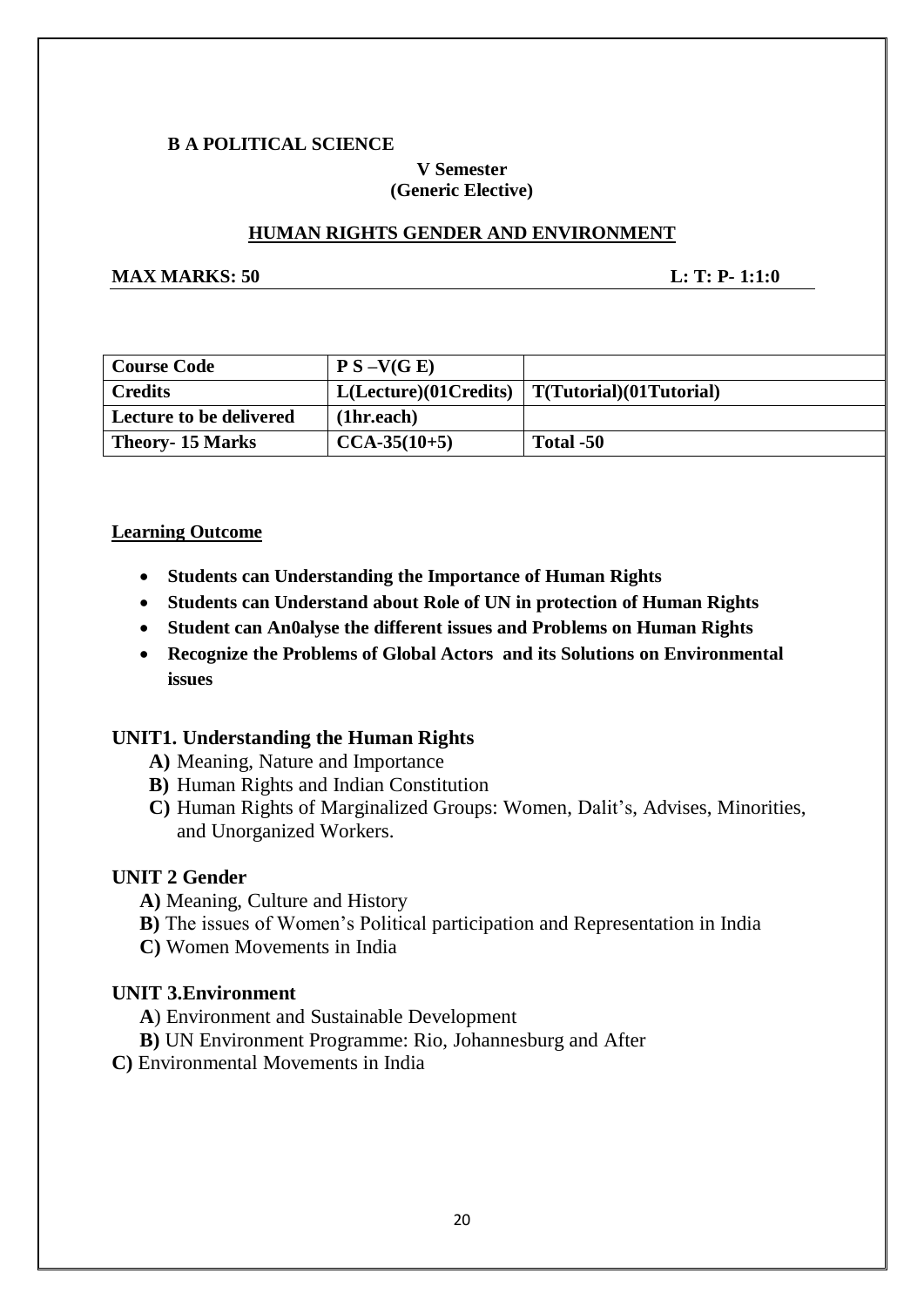- **A) Baxi, Upendra- The Future of Human Rights**
- **B) Geetha,v.- Gender ,Stree Publication**
- **C) Hargopal, G.- The Political Economy of Human Rights**
- **D) Sen,Amartya, -Development as Freedom**

#### **SUGESTED REFERENCE**

- **A) Menon,Niveditha –Gender and Politics in India**
- **B) RamachandraGuha and MadavGadgil- Environmental Histort of India**
- **C) Shah,Nanditha and Nanditha Gandhi-Issue at Stake:Theory and Practice in the Contemporary Human Rights Law**
- **D) Gonsalves, Colin- The decline of Human Rights law in the period of globalization.**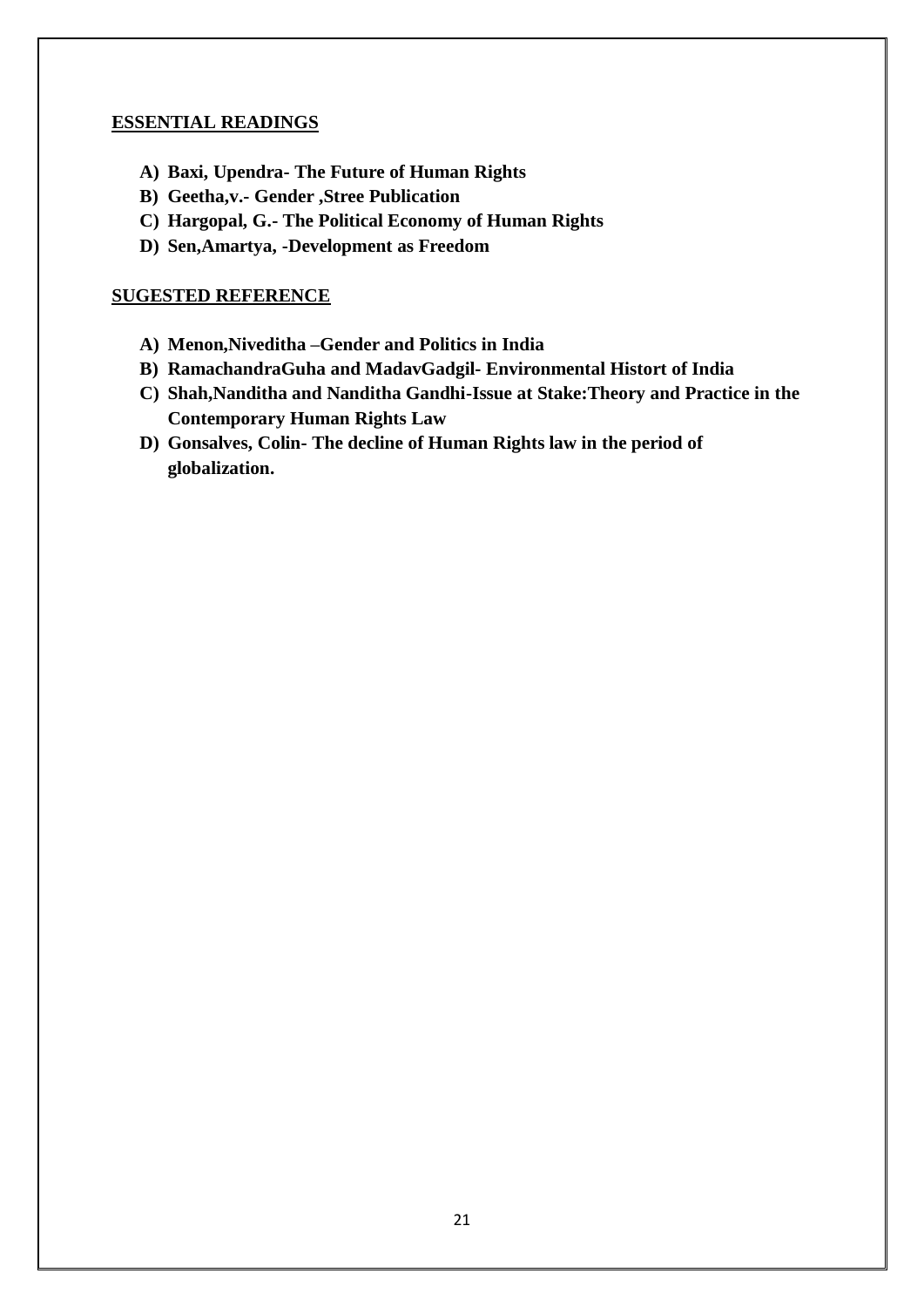#### **B A POLITICAL SCIENCE VI Semester (Generic Elective)**

#### **READING GANDHI**

### **MAX MARKS: 50 L: T: P- 1:1:0**

| <b>Course Code</b>      | $P S - VI(G E)$       |                         |
|-------------------------|-----------------------|-------------------------|
| <b>Credits</b>          | L(Lecture)(01Credits) | T(Tutorial)(01Tutorial) |
| Lecture to be delivered | (1hr.each)            |                         |
| <b>Theory-15 Marks</b>  | $CCA-35(10+5)$        | Total -50               |

#### **Learning Outcome**

- **Students can Understand the Gandhian views on Hind Swaraj**
- **Student can Analyse the Relevance of peace and Nonviolence in Indian Democracy**
- **Recognize the Contribution of Mahatma Gandhi on Social Justice**

#### **UNIT1.** Gandhi in his own World

#### **UNIT 2 Commentaries on Hind Swaraj and Gandhian thought**

- **A)** Introduction, M.K.Gandhi, HindSwaraj and other writing
- **B)** Peace and Non violence
- **C)** Gram Swaraj and NaiTalim

#### **UNIT 3. Gandhi and Modern India**

- **A)** Nationalism
- **B)** Communal Unity

**C)** Women's Question and Untouchability

#### **ESSENTIAL READINGS**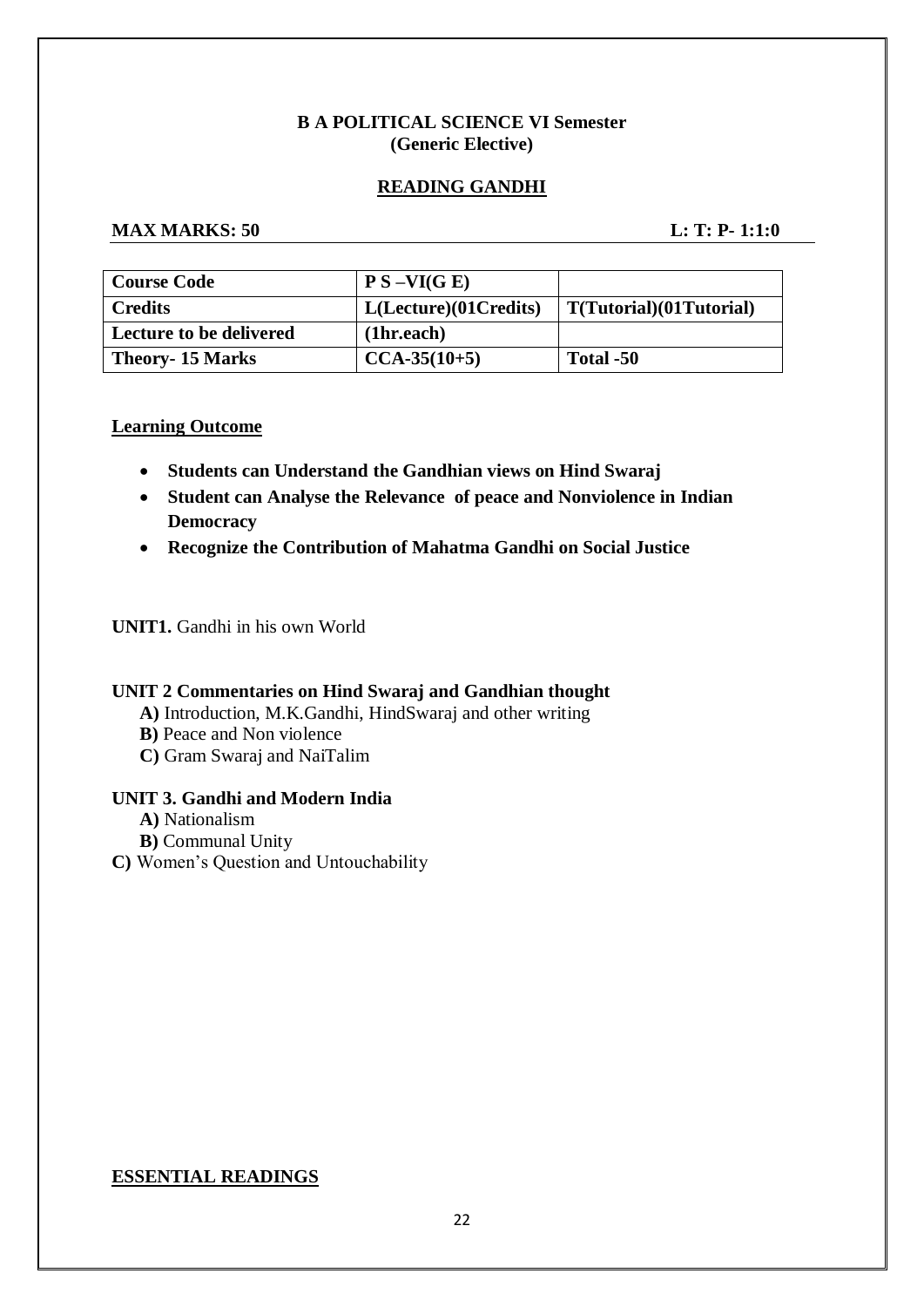- **A) T.N.Khoshoo –Mahathma Gandhi and The Environment**
- **B) Ravindravarma –Gandhi A Biography for Children and Beginers**
- **C) Krishna Kripalani –GANDHI:A Life**
- **D) D.G.Tendulkar -Mahathma –Vol 1 to 8**

#### *SUGESTED REFERENCE*

- **A) Siby K Joseph and BharathMahodya – Contemporary perspective on Peace and Non Violence**
- **B) BharathiMazmudar – Gandhiji's Non- Violence in Theory and Practice**
- **C) Begum Qudsia Zaidi – Our Bapu**
- **D) AnuBandopadhyaya – Bahuroopi Gandhi**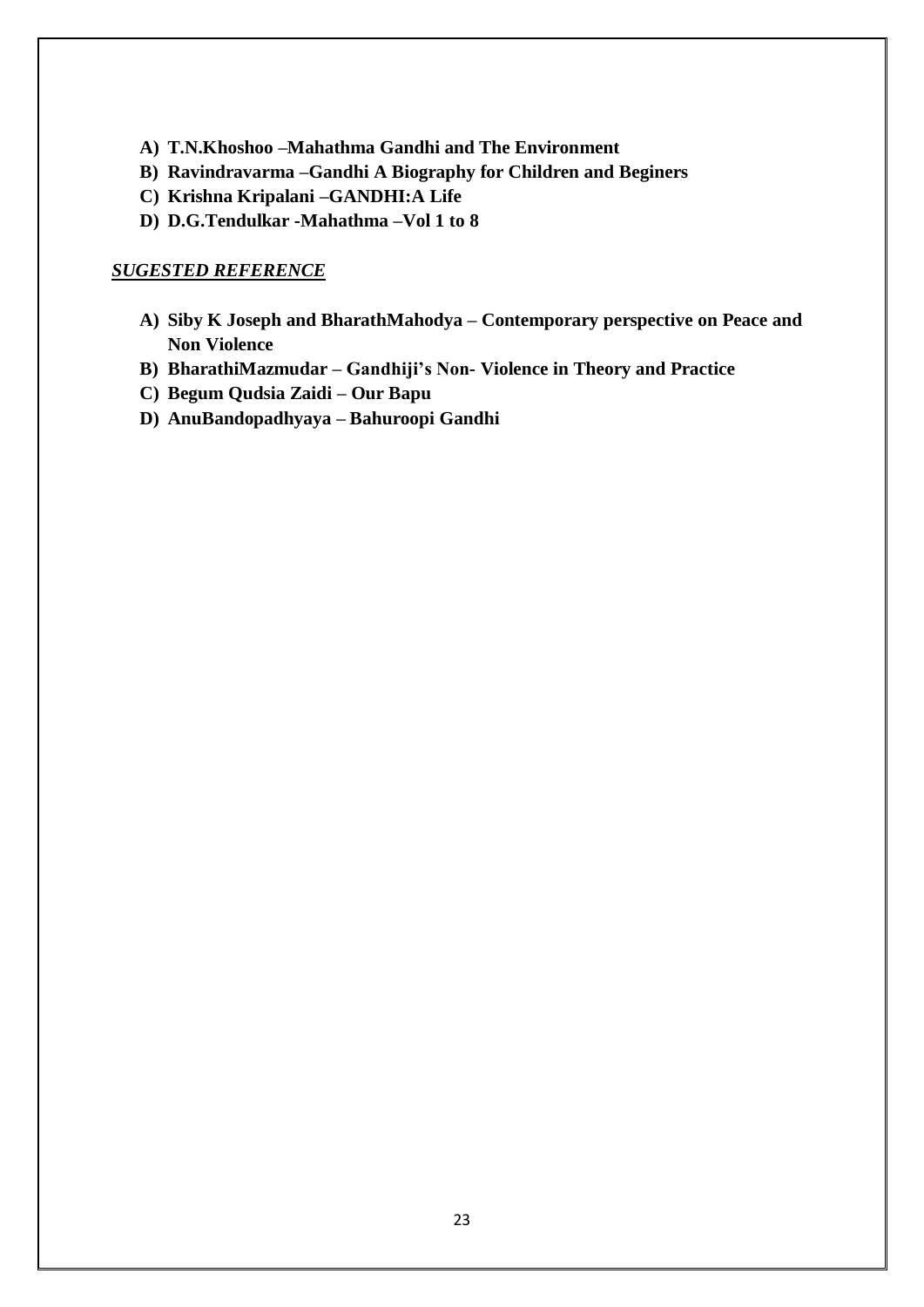### **JSS COLLEGE FOR WOMEN (AUTONOMOUS) SaraswathipuramMysuru. -09**

### **B. A. Examinations - Political Science**

### **Pattern of Question Paper for All Semesters**

Time: 3 Hours MaxMarks: 70

#### **PART –A**

|                                                             |                               | <b>LAnswer Any FOUR Questions, each carries FIVE marks 4x5=20</b> |           |
|-------------------------------------------------------------|-------------------------------|-------------------------------------------------------------------|-----------|
|                                                             |                               |                                                                   |           |
|                                                             |                               |                                                                   |           |
|                                                             |                               | $\frac{3}{2}$                                                     |           |
|                                                             |                               |                                                                   |           |
|                                                             |                               |                                                                   |           |
|                                                             |                               | <b>PART-B</b>                                                     |           |
| <b>II. Answer any TWO Questions, each carries TEN marks</b> |                               |                                                                   | $2x10=20$ |
|                                                             |                               |                                                                   |           |
|                                                             |                               |                                                                   |           |
|                                                             |                               |                                                                   |           |
|                                                             |                               | $PART - C$                                                        |           |
|                                                             |                               | <b>III. Answer any TWO Questions each carries FIFTEEN marks</b>   | $2x15=30$ |
|                                                             |                               |                                                                   |           |
|                                                             |                               | 10.                                                               |           |
|                                                             |                               |                                                                   |           |
|                                                             |                               |                                                                   |           |
| <b>Internal Assessment Segment for All Semester</b>         |                               |                                                                   |           |
| <b>Test</b>                                                 | $\mathbf{z}$ and $\mathbf{z}$ | 10Marks                                                           |           |
| <b>Skill Development Record - 10Marks</b>                   |                               |                                                                   |           |
| <b>Viva and Seminar</b>                                     |                               | $-5+5=10$                                                         |           |
| <b>Total Marks</b>                                          |                               | 30                                                                |           |
|                                                             |                               |                                                                   |           |